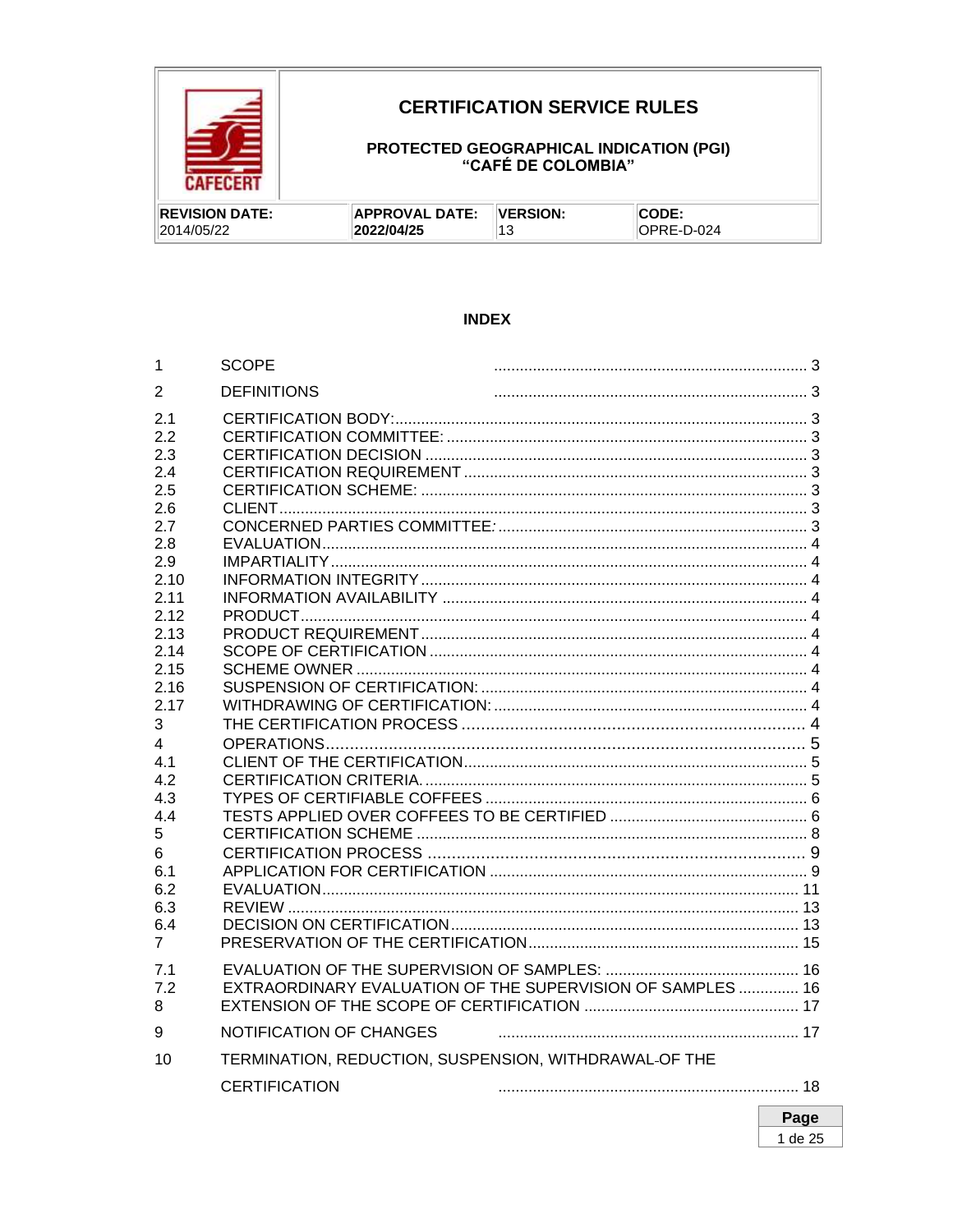

## **CERTIFICATION SERVICE RULES**

### **PROTECTED GEOGRAPHICAL INDICATION (PGI) "CAFÉ DE COLOMBIA"**

| <b>REVISION DATE:</b> | <b>APPROVAL DATE:</b> | <b>VERSION:</b> | CODE:       |
|-----------------------|-----------------------|-----------------|-------------|
| 2014/05/22            | 2022/04/25            |                 | IOPRE-D-024 |

| 10.1            |                                                                |  |
|-----------------|----------------------------------------------------------------|--|
| 10.2            |                                                                |  |
| 10.3            |                                                                |  |
| 10.4            |                                                                |  |
| 10.5            |                                                                |  |
| 11              | RIGHTS AND OBLIGATIONS OF THE CLIENT WITH CERTIFIED COFFEES 23 |  |
| 111             |                                                                |  |
| 11.2            |                                                                |  |
| 12 <sup>2</sup> |                                                                |  |
| 13              | RATE TO CERTIFICATION                                          |  |
| 14              | MODICATIONS TO CERTICATION SERVICES RULES PROTECTED            |  |
|                 |                                                                |  |

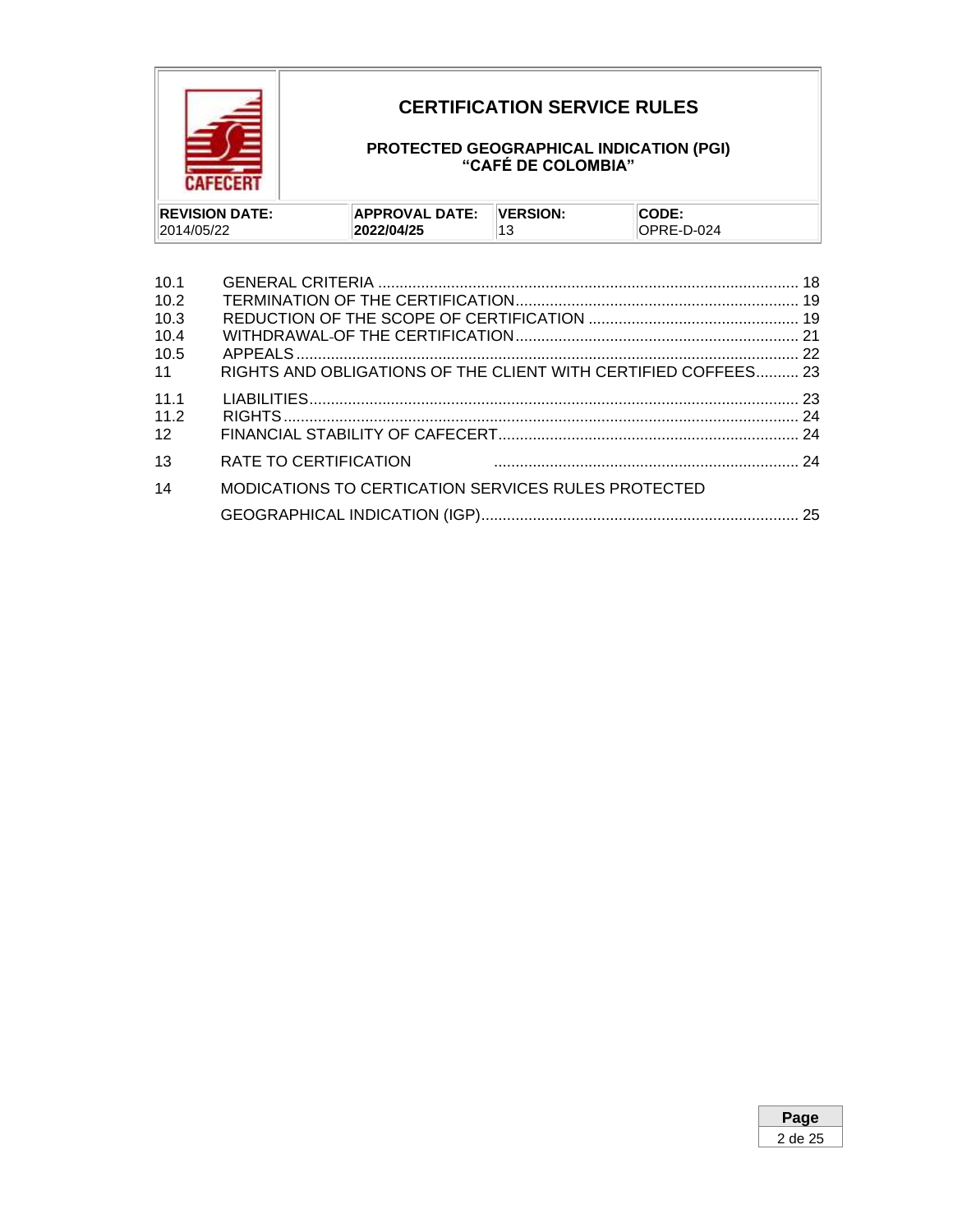

### <span id="page-2-0"></span>**1 SCOPE**

This document establishes the guidelines stated by Cafecert to conduct the certification process of **Café de Colombia** in accordance with the requirements of ISO/IEC 17065:2012 "*Conformity Assessment-Requirements for Certification Bodies of products, processes and services"*; the normative document of *"Regulations for Use of Geographical Indication Café de Colombia"*; the requirements of Certification Scheme, and Cafecert internal procedures.

**This document is part of the contractual agreement between Cafecert and the Client of the certification, and governs the certification service.**

### <span id="page-2-1"></span>**2 DEFINITIONS**

### <span id="page-2-2"></span>**2.1 CERTIFICATION BODY:**

Third-party conformity assessment body operating certification schemes.

### <span id="page-2-3"></span>**2.2 CERTIFICATION COMMITTEE:**

Part of Cafecert is responsible of making the decision about the certification based on all the information gathered in the evaluation, its review, and any other relevant information. The members of the Certification Committee are not involved in the evaluation process.

#### <span id="page-2-4"></span>**2.3 CERTIFICATION DECISION**

Include the following types of certification decisions: granting, continuing, extending the scope of, reducing the scope of, suspending, restoring, withdrawing or refusing certification.

### <span id="page-2-5"></span>**2.4 CERTIFICATION REQUIREMENT**

Specified requirement, including product requirements, which is fulfilled by the Client as a condition of establishing or maintaining certification.

#### <span id="page-2-6"></span>**2.5 CERTIFICATION SCHEME:**

Certification system related to specified products, to which the same specified requirements, specific rules and procedures apply.

#### <span id="page-2-7"></span>**2.6 CLIENT**

The organization that is responsible for ensuring that products meet and, if applicable, continue to meet the requirements on which the certification is based.

#### <span id="page-2-8"></span>**2.7 CONCERNED PARTIES COMMITTEE:**

The participation of all parties significantly concerned in the development of policies and principles regarding the content and functioning of the certification system.

#### **2.8 CONFIDENTIALITY:**

Ensuring that information is available only for those authorized to have access to it, and that it is protected throughout its lifecycle.

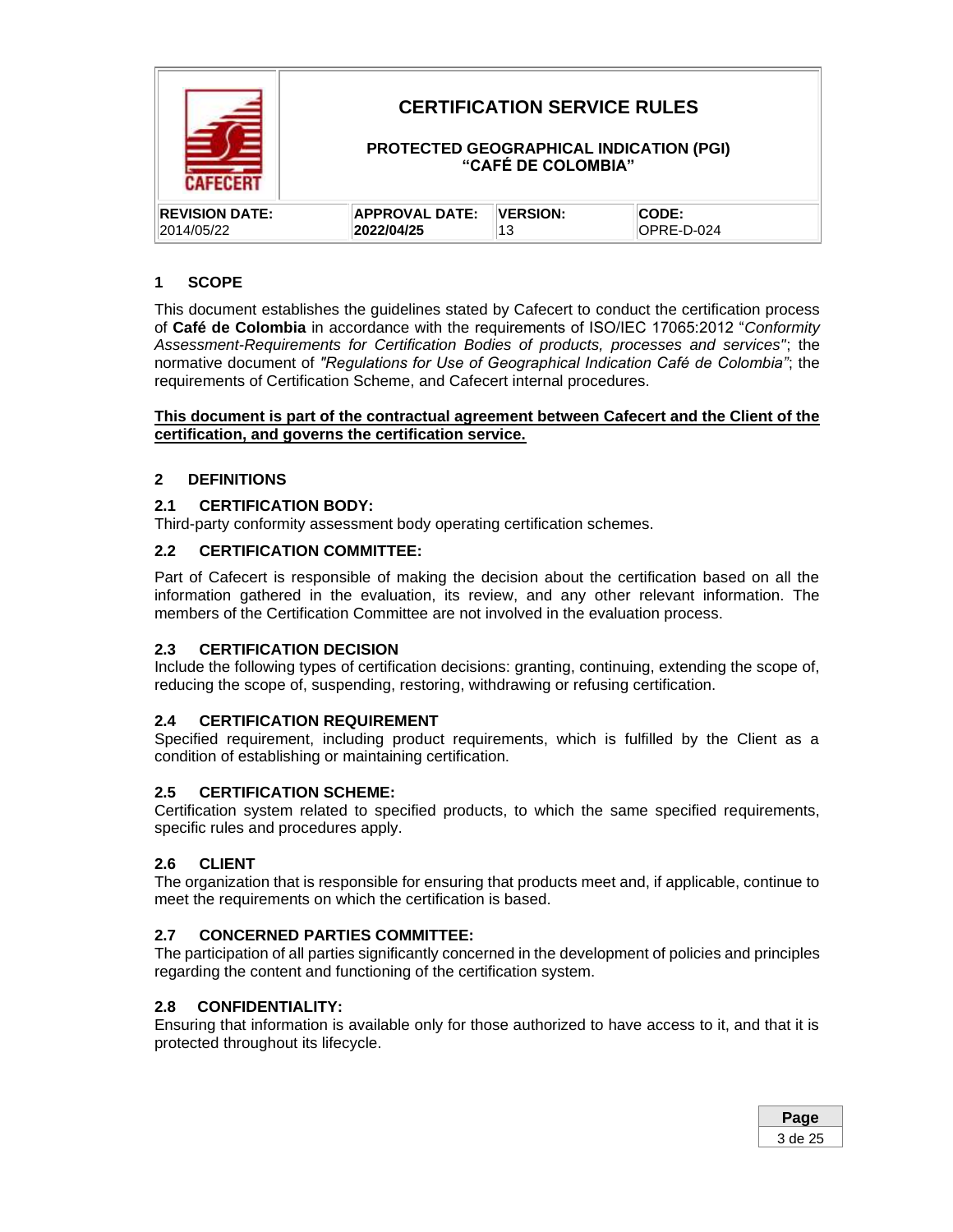

## **CERTIFICATION SERVICE RULES**

### **PROTECTED GEOGRAPHICAL INDICATION (PGI) "CAFÉ DE COLOMBIA"**

| <b>IREVISION DATE:</b> | APPROVAL DATE: | <b>VERSION:</b> | CODE       |
|------------------------|----------------|-----------------|------------|
| 2014/05/22             | 2022/04/25     |                 | OPRE-D-024 |

### <span id="page-3-0"></span>**2.9 EVALUATION**

Selection and determination of function activities in the certification process. Its function is obtaining information about selected items and about the compliance with specified requirements.

#### **2.10 IMPARTIALITY**

Presence of objectivity. Objectivity is understood to mean the conflicts of interest do not exist, or are resolved so as not to adversely influence the activities of the body.

#### <span id="page-3-1"></span>**2.11 INFORMATION INTEGRITY**

Assurance that the information is authentic and complete, ensuring that information can be relied upon to be sufficiently accurate for its purpose.

#### <span id="page-3-2"></span>**2.12 INFORMATION AVAILABILITY**

Assurance that the systems responsible for delivering, storing and processing information are accessible when needed, by those who are authorized.

### <span id="page-3-3"></span>**2.13 PRODUCT**

Result of a process. The process is a set of interrelated or interacting activities, which transforms inputs into outputs.

### <span id="page-3-4"></span>**2.14 PRODUCT REQUIREMENT**

Certification requirement directly or indirectly related to a product, specified in product standards and/or in other normative documents.

### <span id="page-3-5"></span>**2.15 SCOPE OF CERTIFICATION**

Identification of the products for which certification is granted, the applicable certification scheme and, the standards and other normative documents with which the product is conform.

#### <span id="page-3-6"></span>**2.16 SCHEME OWNER**

Person or organization responsible for developing and maintaining a specific certification scheme.

#### <span id="page-3-7"></span>**2.17 SUSPENSION OF CERTIFICATION:**

Temporary suspension of the certification, due to failures in the conditions under which the product was certified.

#### <span id="page-3-8"></span>**2.18 WITHDRAWING OF CERTIFICATION:**

Definitive loss of the certification. The certification can be canceled by decision of the Certification Committee, when the product does not continue to comply with requirements or by request of the Client.

### <span id="page-3-9"></span>**3 THE CERTIFICATION PROCESS**

The coffee certification is a process open to all legally registered individuals or entities, with legal identity, public or private, whether non-profit or not, regardless size, membership to any association or group, number of certifications previously granted, and/or the conduction of activities different from the ones subjected to certification.

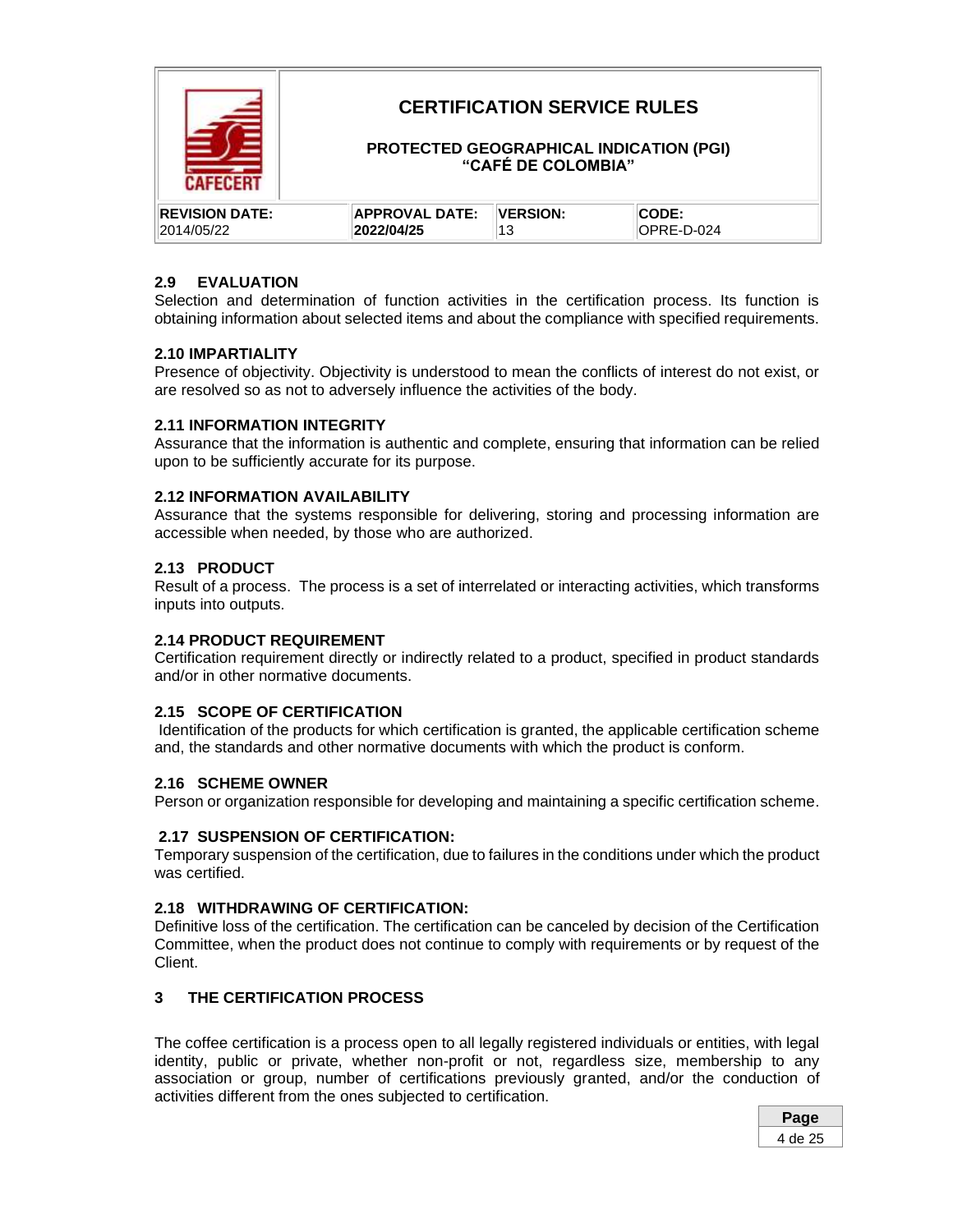|                       |                       | <b>CERTIFICATION SERVICE RULES</b><br>"CAFÉ DE COLOMBIA" | <b>PROTECTED GEOGRAPHICAL INDICATION (PGI)</b> |
|-----------------------|-----------------------|----------------------------------------------------------|------------------------------------------------|
| <b>REVISION DATE:</b> | <b>APPROVAL DATE:</b> | <b>VERSION:</b>                                          | CODE:                                          |
| 2014/05/22            | 2022/04/25            | 13                                                       | OPRE-D-024                                     |

Cafecert guarantees that their policies and procedures are managed in an impartial, transparent and non-discriminatory manner, since they are not performed to inhibit or to obstruct the access of applicants to the certification process.

In order to perform the certification, Cafecert restricts their requirements, evaluation, revision, decision and surveillance procedures to those affairs concerning specifically to the scope of the Certification.

The evaluation of the product compliance to the technical requirements is performed by means of analyses or tests over samples of the product to certify. The results of the evaluation are collected in a Evaluation Report and Revision Report, and upon them, the Certification Committee come up with a final decision about the Certification. Whether the decision is favorable, the Certificate of Conformity is issued.

Cafecert assesses that those products already certified continue complying with the requirements of the certification by means of evaluation of the supervision of the samples that are performed every twelve (12) months. When nonconformity with the obligations of the certification requirements is substantiated during the evaluation of the supervision of samples, Cafecert is enabled to withdraw or suspend the certification temporarily until the Client evidences to be in compliance again with the certification requirements.

### <span id="page-4-0"></span>**4 OPERATIONS**

### <span id="page-4-1"></span>**4.1 CLIENT OF THE CERTIFICATION**

The Clients who are able to access the certification of coffees for Use the P.G.I. Café de Colombia are those that:

- Roast,
- Process Soluble Coffee (Instant Coffee)
- Process Coffee Extract.
- The clients that commercialize and roast coffee, Process Soluble Coffee, Process Coffee Extract in the European Union and Switzerland.

#### <span id="page-4-2"></span>**4.2 CERTIFICATION CRITERIA.**

The certification criteria are the requirements that coffees must meet in order to obtain the certification for Use of the Protected Geographical Indication Café de Colombia (P.G.I.).

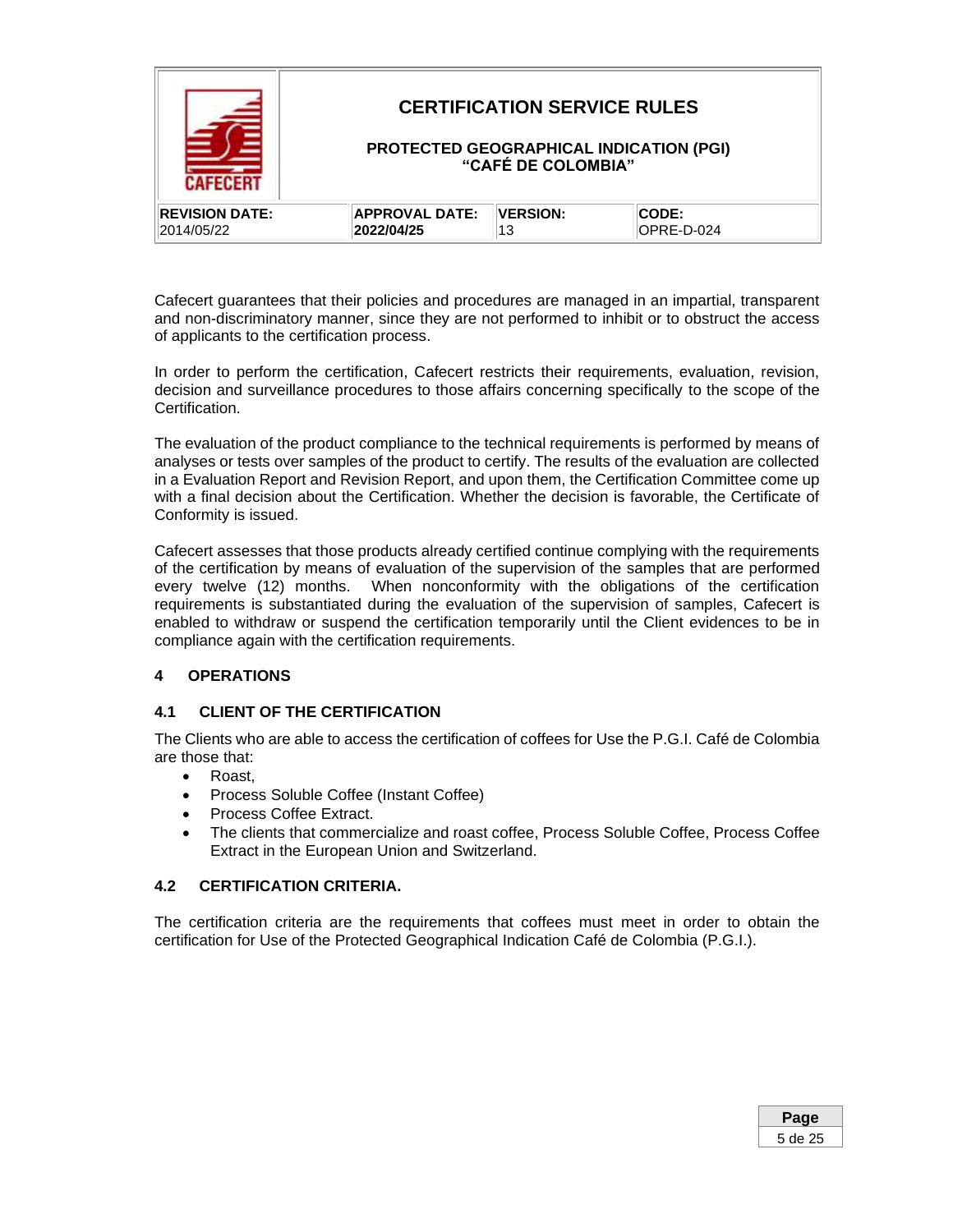

### **4.2.1 Protected Geographical Indication Café de Colombia (PGI).**

| <b>Regulatory Document</b>                                                                                        | <b>Type of Coffees certifiable</b>                                                                                                                                                                                 |
|-------------------------------------------------------------------------------------------------------------------|--------------------------------------------------------------------------------------------------------------------------------------------------------------------------------------------------------------------|
| Protected Geographical Indication Café De Colombia<br>Product Specification.                                      | <b>Roasted coffee:</b>                                                                                                                                                                                             |
| Regulation (EC) No 1050/2007 by the Commission of the<br>September 12, 2007                                       | Result of the roasting of green coffee<br>produced in Colombian Coffee zone.                                                                                                                                       |
| You can search on the link<br>https://eur-lex.europa.eu/legal-<br>content/ES/TXT/?gid=1562259113319&uri=CELEX:320 | Soluble coffee / Coffee Extract.                                                                                                                                                                                   |
| 07R1050                                                                                                           | Result of the solubilization, lyophilization<br>and /or Industrialization of the green<br>coffee produced in Colombian coffee<br>zones. Only the Arabica species is grown<br>in the Colombian Coffee Growing Area. |

### <span id="page-5-0"></span>**4.3 TYPES OF CERTIFIABLE COFFEES**

Based on the definition of Café de Colombia as a Protected Geographical Indication, the Clients may apply for the certification of the following types of coffee:

- Roasted coffee: whole/ ground, green coffee raw material is produced in Colombian coffee zone.
- Soluble coffee / Coffee Extract: Result of the solubilization, lyophilization and /or Industrialization the green coffee produced in Colombian coffee zones

### <span id="page-5-1"></span>**4.4 TESTS APPLIED OVER COFFEES TO BE CERTIFIED**

Cafecert will apply mandatory tests over samples of the coffees to certify in order to corroborate that the products meet the certification requirements. When Cafecert deems appropriate, they will conduct additional tests different from the firsts in order to confirm the results obtained.

| Раде    |  |
|---------|--|
| 6 de 25 |  |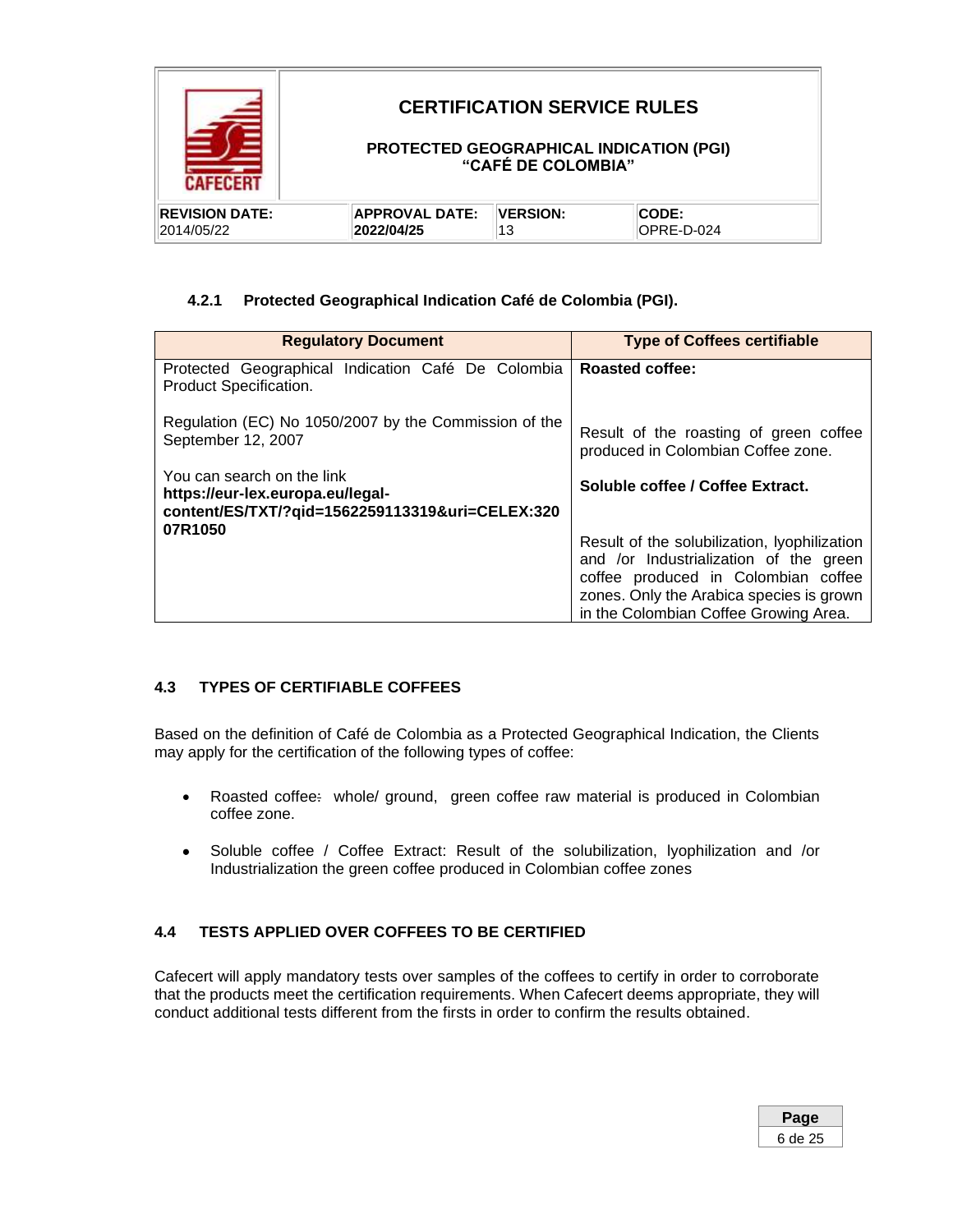|                       |                       | <b>CERTIFICATION SERVICE RULES</b><br><b>PROTECTED GEOGRAPHICAL INDICATION (PGI)</b><br>"CAFÉ DE COLOMBIA" |            |  |
|-----------------------|-----------------------|------------------------------------------------------------------------------------------------------------|------------|--|
| <b>REVISION DATE:</b> | <b>APPROVAL DATE:</b> | <b>VERSION:</b>                                                                                            | CODE:      |  |
| 2014/05/22            | 2022/04/25            | 13                                                                                                         | OPRE-D-024 |  |

### **4.4.1 Program Protected Geographical Indication Café de Colombia (P.G.I.).**

### **Tests apply over coffee samples**

| <b>Type of Coffees</b>                                                                                                                                                                                                                                                                                               | <b>Required Tests</b>     | <b>Regulatory Document</b>                                                                                                                                                                                                                                                                                         |
|----------------------------------------------------------------------------------------------------------------------------------------------------------------------------------------------------------------------------------------------------------------------------------------------------------------------|---------------------------|--------------------------------------------------------------------------------------------------------------------------------------------------------------------------------------------------------------------------------------------------------------------------------------------------------------------|
| <b>Roasted coffee:</b><br>Result of the roasting of green coffee<br>produced in Colombian Coffee zones.                                                                                                                                                                                                              | <b>Sensorial Analysis</b> | Geographical<br>Indication<br>Protected<br>Café<br>De.<br>Colombia<br>Product<br>Specification.<br>Regulation (EC) No 1050/2007 by the<br>Commission of the September 12,<br>2007<br>You can search on the link<br>https://eur-lex.europa.eu/legal-<br>content/ES/TXT/?qid=156225911331<br>9&uri=CELEX:32007R1050. |
| Soluble coffee / Coffee Extract.<br>Result<br>of compared to the original control.<br>the<br>solubilization,<br>lyophilization and /or Industrialization<br>coffee<br>produced<br>the<br>green<br>in.<br>Colombian coffee zones. Only<br>the<br>Arabica species is grown in<br>the<br>Colombian Coffee Growing Area. | <b>Sensorial Analysis</b> | Protected Geographical<br>Indication<br>Colombia<br>Product<br>Café<br>De<br>Specification.<br>Regulation (EC) No 1050/2007 by the<br>Commission of the September 12,<br>2007<br>You can search on the link<br>https://eur-lex.europa.eu/legal-<br>content/ES/TXT/?qid=156225911331<br>9&uri=CELEX:32007R1050.     |

**Note 1:** Additional tests could be performed, including chemical analysis to verify the initial results obtained.

**Note 2:** When CAFECERT deems necessary, additional chemical analyzes of coffee tests.

**Note 3:** "The certifiable coffee under the Protected Geographical Indication (PGI), is the coffee of the Coffee Arabica species wet process "LAVADO" grown in the Colombian coffee zone defined in the specifications of the Protected Geographical Indication of Colombia / Regulation (CE) No 1050/2007 of the Commission of September 12, 2007 and that generates the following

| Page       |  |
|------------|--|
| de 25<br>7 |  |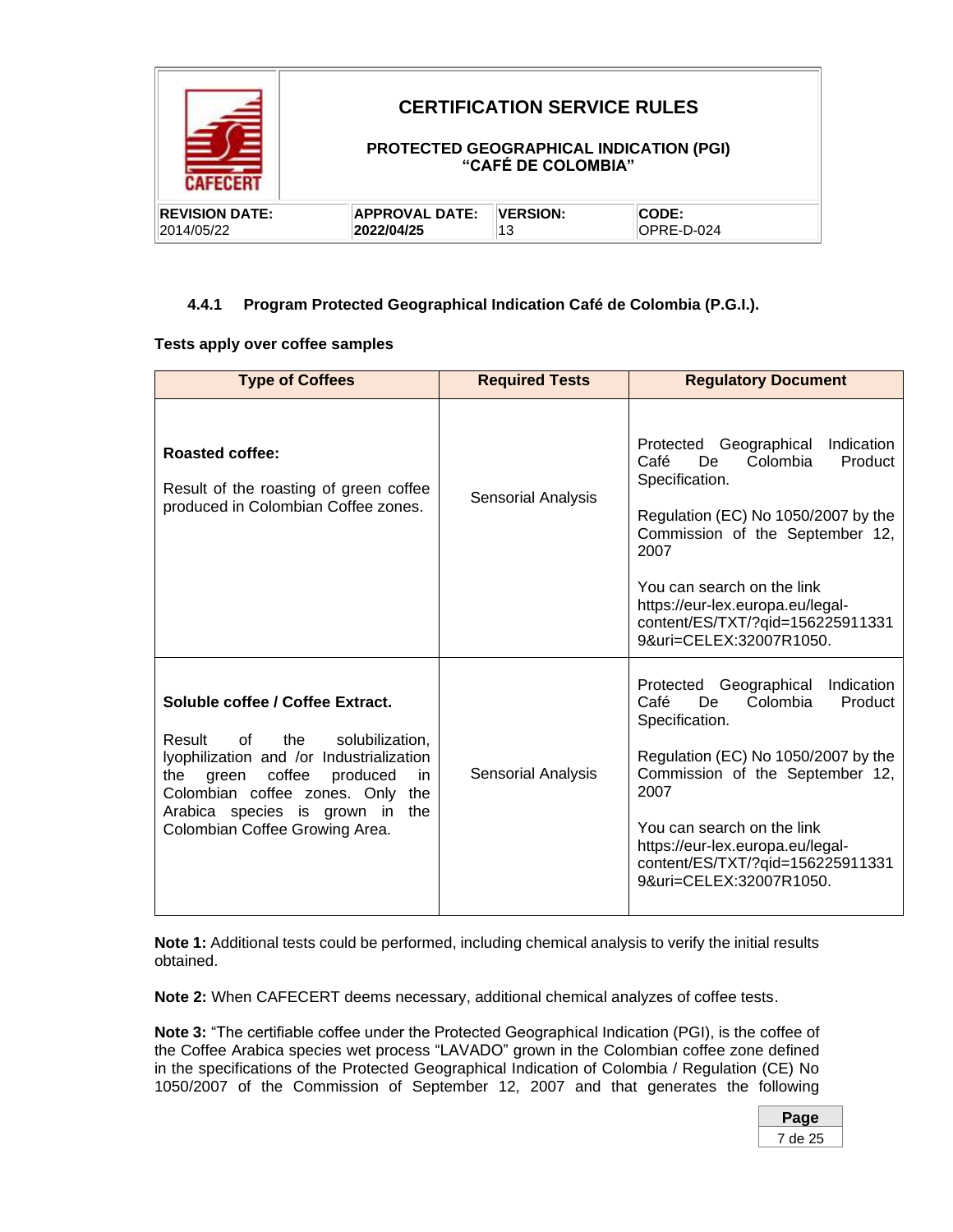

characteristics: Smooth, clean cup, with acidity and medium / high body, pronounced and full aroma".

For this purpose, CAFECERT will utilize the services of testing laboratories different from those initially contracted.

In all cases, the Client shall be previously informed about this matter.

The applicable technical criteria for the different types of coffee are:

- Protected Geographical Indication Café De Colombia Product Specification.
- Regulation (EC) No 1050/2007 by the Commission of the September 12, 2007

For Initial Certification, the evaluation shall be performed over samples of coffee sent by the Client. For Evaluation of the supervision of the sample, CAFECERT shall obtain the sample in the Client's stock, in the market or in both.

#### **OTHER IMPORTANT NOTES**

CAFECERT has a Quality Management System that provides assurance with respect to their ability to operate a product certification system in accordance with ISO / IEC 17065, while taking steps to ensure that its activities do not affect the confidentiality, objectivity and impartiality of its certifications.

CAFECERT does not provide products or services that may compromise the confidentiality, objectivity or impartiality of its certification process and decisions.

#### <span id="page-7-0"></span>**5 CERTIFICATION SCHEME**

The certification scheme implemented by Cafecert includes an initial evaluation and evaluation of the supervision of sample.

- **The Initial evaluation** is conducted over samples of the coffee to be certified sent by the Client.
- **The Evaluation of the supervision of samples** is conducted over a sample of the certified coffee(s) taken from the market, from the stock of the Client or from a combination of both. This evaluation is conducted periodically, every twelve months –with a tolerance of two months-, to verify that the certified products continue conform to the standards under which they were certified.

Cafecert issues the Certificate of Conformity for an indefinite term. To maintain the certification, the Client must demonstrate, in the evaluation of the supervision of samples conducted by Cafecert, the conformity of their products with the requirements the certification was granted.

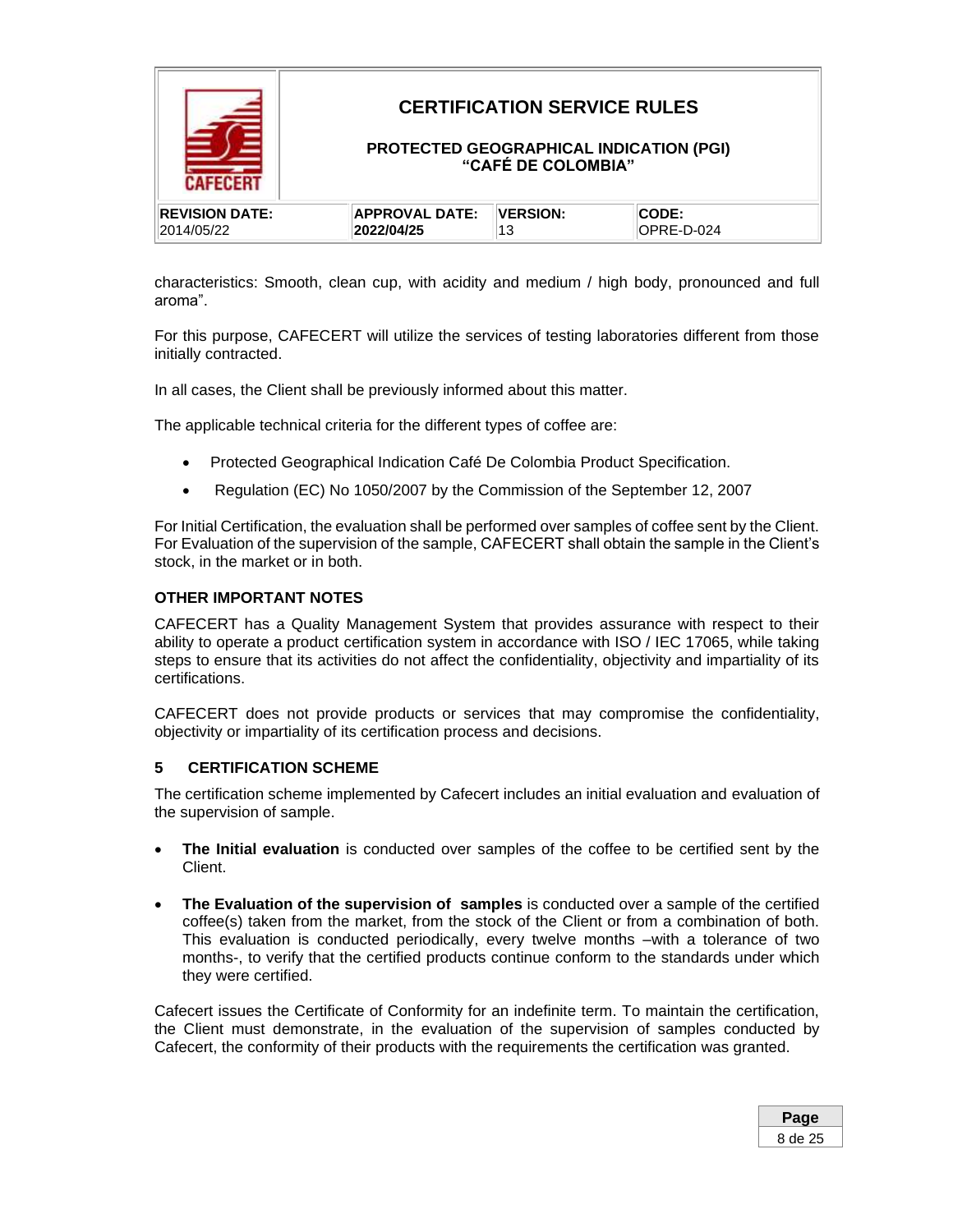

The Client of the certification is responsible for the conformity of their product(s) within the requirements of the certification,

Cafecert is responsible of the operation of a certification scheme that gives confidence to the market and regulatory bodies about the conformity of the product.

### <span id="page-8-0"></span>**6 CERTIFICATION PROCESS**

The certification process includes the following stages, which are described in detail below and are presented in Diagram No1. Certification process and Diagram No. 2 Process map (see ANNEXES in this document):

#### **Certification Application:**

The Client must fill in the Application for Certification Form provided by Cafecert.

#### • **Evaluation:**

As soon as the Application is accepted, Cafecert shall prepare and conduct the evaluation tests over the coffees to be certified.

#### • **Review:**

A person not involved in the evaluation process for reviewing all the information previously gathered, and the results of the Evaluation have to doing.

#### • **Decision on Certification:**

The Certification Committee of Cafecert makes the decision on the Certification upon all the information collected in the Evaluation, the Review, and other relevant information gathered within the process.

**Note 4:** In the Assessment activity, a maximum of 3 analyzes may be carried out (initial analysis, first non-conformity and maximum a second non-conformity).

#### <span id="page-8-1"></span>**6.1 APPLICATION FOR CERTIFICATION**

The certification process begins when the Client submits an entirely completed hardcopy or via email of **the Application for Certification form OPRE-F-018**, letter agreement and **Certification Granting Agreement OPRE-D-035**, provided by Cafecert, duly signed by the legal representative together with the normative documents demonstrating their legal status in current.

- Should not be any reply, it will be assumed that the Client is no longer interested for the Application, but Client could begin anytime.
- By submitting the form, the legal representative of the Client: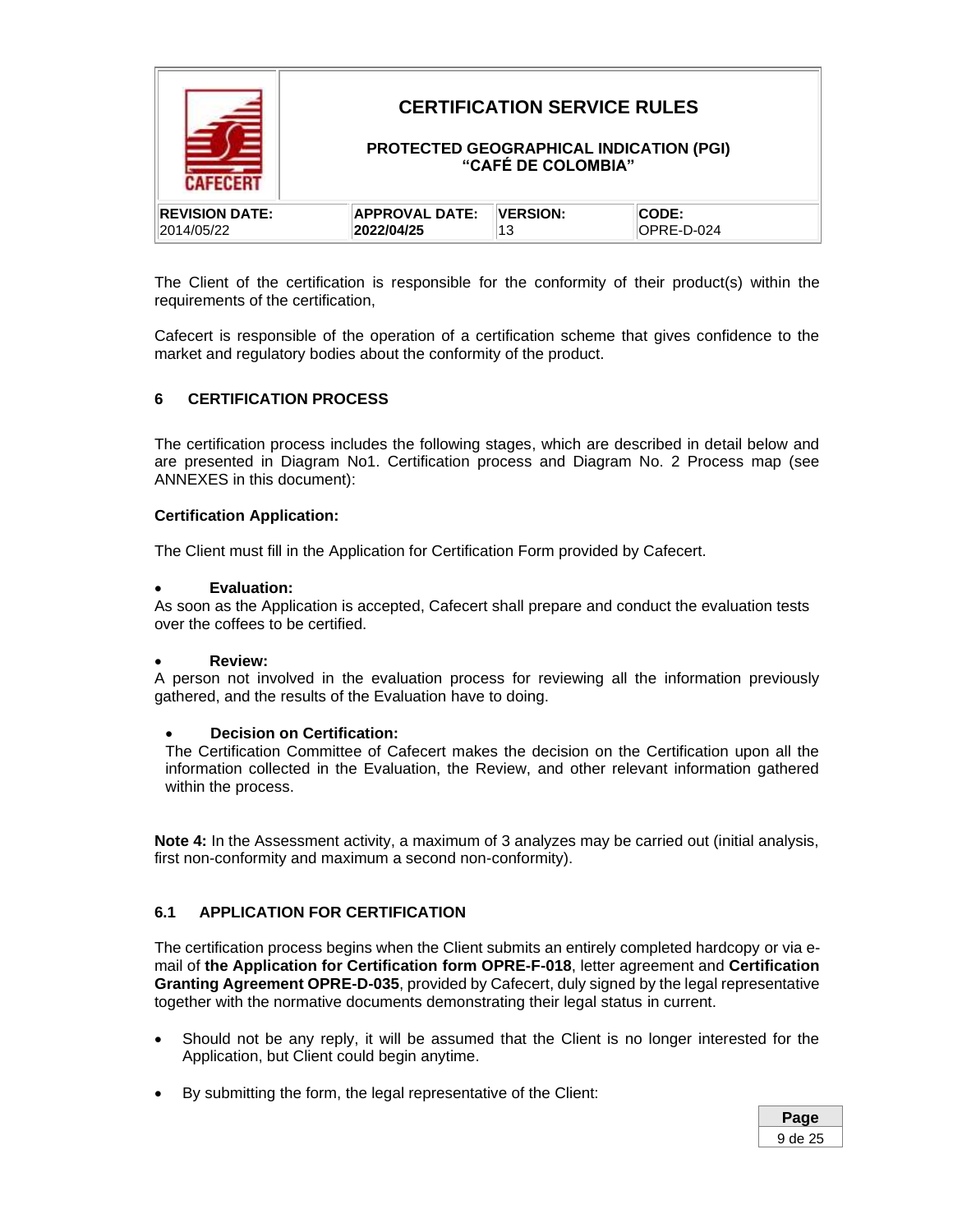

- ✓ Proposes the scope of the certification included in Annex 1 Table: Table 1 "Description Roasted, Soluble Coffee or Extract to Certify". As applicable.
- $\checkmark$  Declares having knowledge of the certification process, the rights and obligations of the Clients of the certification, "Letter Agreement"
- $\checkmark$  Performs the formal request for the certification.
- Requests not complying with the above mentioned within a period of 30 days calendar will be withdrawn and filed, proceeding accordingly to order the filing in CAFECERT without prejudice to the fact that the interested party subsequently submits a new request.

### **6.1.1 Application for Certification Review**

The programming analyst By Cafecert will receive and resolve questions, doubts and concerns from the Client. They will review the information contained in the Application and when this is entirely and correctly filled out, they will send a confirmation electronic mail to the Client.

Cafecert will not proceed to continue with the following steps of the process before the required documentation is completed and properly filled out.

The programming analyst reviews the information in the Application for Certification form and the legal status document provided by the Client to ensure that:

- The information about the Client and the product is satisfactory to conduct the certification process;
- The requirements for certification are clearly defined, documented and understood by the Client;
- Any differences of interpretation and understanding between Cafecert and the Client, including rules and relevant documents are resolved;
- The scope of the requested certification is defined;
- Cafecert has the means to perform all evaluation activities;

Cafecert has the competence and capacity to conduct certification.

Cafecert shall decline to perform a specific certification process if the applicable activities do not fall within their competence and/or the ability.

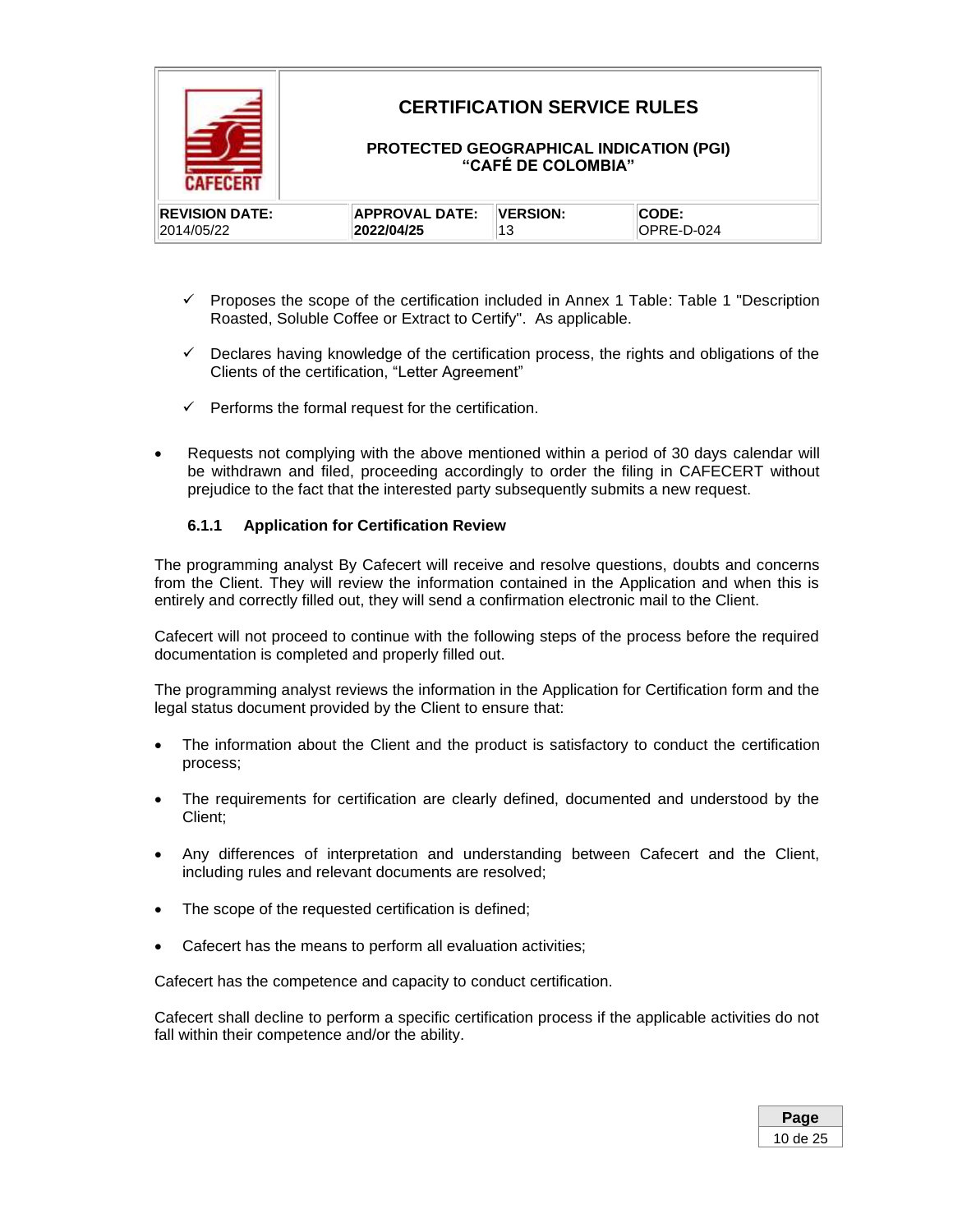|                       |                       | <b>CERTIFICATION SERVICE RULES</b><br>PROTECTED GEOGRAPHICAL INDICATION (PGI)<br>"CAFÉ DE COLOMBIA" |            |
|-----------------------|-----------------------|-----------------------------------------------------------------------------------------------------|------------|
| <b>REVISION DATE:</b> | <b>APPROVAL DATE:</b> | <b>VERSION:</b>                                                                                     | CODE:      |
| 2014/05/22            | 2022/04/25            | 13                                                                                                  | OPRE-D-024 |

**Note 5:** Cafecert shall accept applications for certification submitted or sent through digital means or in hard copies in accordance with the procedures and information systems established for that purpose.

### <span id="page-10-0"></span>**6.2 EVALUATION**

Once the application with its documentation has been accepted and CAFECERT's capacity and competence have been verified, the Programming Analyst will proceed to prepare the proforma of the requested service. **For the initial certification processes**, Payment must be made within 15 calendar days, once the payment is made, the corresponding electronic invoice will be sent by CAFECERT for the certification service.

**For the supervision processes**, which will be carried out every twelve (12) months (with a tolerance of  $(\pm 2 \text{ months}, \text{that is}, \text{between 10 and 14 months}, \text{the client must make the timely})$ payment of the services indicated in the proforma before the expiration of the certificate. Should the payment not be made, it will be understood that the process is withdrawn and CAFECERT will proceed in accordance with the certification service rules.

The Evaluation process will not begin if the client does not make the payment of the value within the stipulated term. Failure to pay within the times established by any of the obligations generated in the certification process implies the termination of the certification process.

Once the PAYMENT is verified, the certification analyst in charge must PREPARE AND SEND THE EVALUATION PLAN.

- The name of the testing laboratory where samples of the coffees to be certified will be evaluated;
- The tests conducted on samples of the coffees to be certified;
- The identification requirements, weight and packaging for samples of the coffees to be certified;
- Address where the Client shall send samples.
- Applicable normative documents.

As acceptance of the Evaluation Plan, the Client must send a certified and duly signed copy via an electronic mail within the next fithen (15) working days declaring their agreement with the Evaluation Plan. For sample supervision processes, once the evaluation plan is sent, the client must confirm the receipt no later than five (5) working days from the notification, otherwise it is assumed that they agree with the evaluation plan.

From the communication where the applicant accepts the conditions of the EVALUATION PLAN, he will have fifteen (15) working days to send the requested samples and in optimal conditions for analysis.

The client agrees to comply with allowing the initial evaluation of samples. The samples must be sent within the established times. Failure to perform the evaluation will lead to the closure of the certification process and the non-granting of the certification.

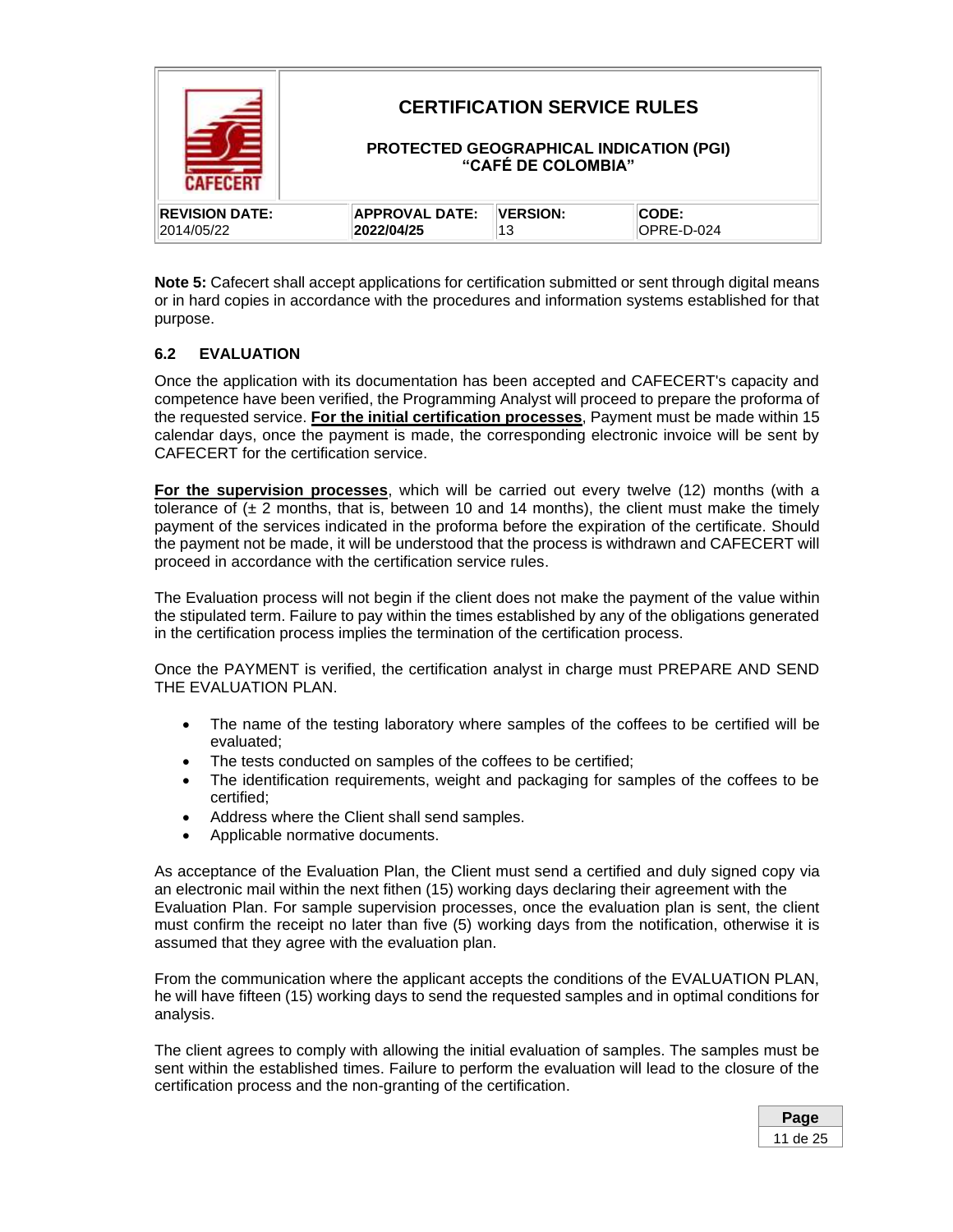|                       |                       | <b>CERTIFICATION SERVICE RULES</b><br>"CAFÉ DE COLOMBIA" | <b>PROTECTED GEOGRAPHICAL INDICATION (PGI)</b> |
|-----------------------|-----------------------|----------------------------------------------------------|------------------------------------------------|
| <b>REVISION DATE:</b> | <b>APPROVAL DATE:</b> | <b>VERSION:</b>                                          | CODE:                                          |
| 2014/05/22            | 2022/04/25            |                                                          | OPRE-D-024                                     |

**Note 6:** For the supervision processes, in the cases where CAFECERT accepts the sending of the samples by the client, the guidelines established by CAFECERT and the indicated guidelines must be complied with. The certification will be withdrawn if the client does not have the coffee in the times established in the supervision*.*

**Note 7**: Apply just for Initial application.

The coffee samples and their packaging must be in optimal conditions when arriving to established address to guarantee the product quality; similarly, the samples must meet weigh requirements, otherwise, Cafecert will request the Client the shipping of new coffee samples.

In any case, and in order to confirm the results of the required tests, Cafecert may conduct new and different tests on the samples of coffees to be certified. Beforehand, Cafecert shall inform the Client the additional tests to be conducted and the test laboratory that will be utilized.

When non-conformities are detected throughout the evaluation, the Client will analyse each noncompliance in order to establish the relevant immediate corrective actions to eliminate the cause and prevent their recurrence. All of the actions taken must be documented and sent to Cafecert.

In the event of non-conformities regarding the technical requirements of the product during the evaluation, CAFECERT will notify the client by email and the client must establish the causes analysis, corrections and corrective actions to eliminate the causes of the nonconformities. The certification analyst in charge will send the client the form OPEV-F-063 Report of non-conformities certification process for completion.

The actions taken by the client, regarding the non-conformity, must be documented and sent to CAFECERT. As of the notification date made by CAFECERT and confirmation of payment of nonconformities, the client has 15 working days for him to send the sample and the OPEV-F-063 format. Report of non-conformities for the certification process completed.

**Note 8:** For non-conformities that are not associated with the technical requirements of the product, the client has 15 working days from the notification of the non-conformity to send the completed form OPEV-F-063 Report of non-conformities process of certification with their respective corrections, cause analysis and corrective actions, once approved by CAFECERT, the client must send the evidence for the lifting of the non-conformity as applicable within a period of no more than 30 working days.

**Note 9:** On the other hand, should an observation be presented in the evaluation process, CAFECERT will notify the client by email of the aspects presented to avoid a possible nonconformity in the next supervision.

Should the coffees to be certified present nonconformities with the technical product requirements, the Client shall be informed about the finding of such nonconformities by an electronic mail. In the case of non-conformity, the Client has fifteen (15) business days from the notification moment to

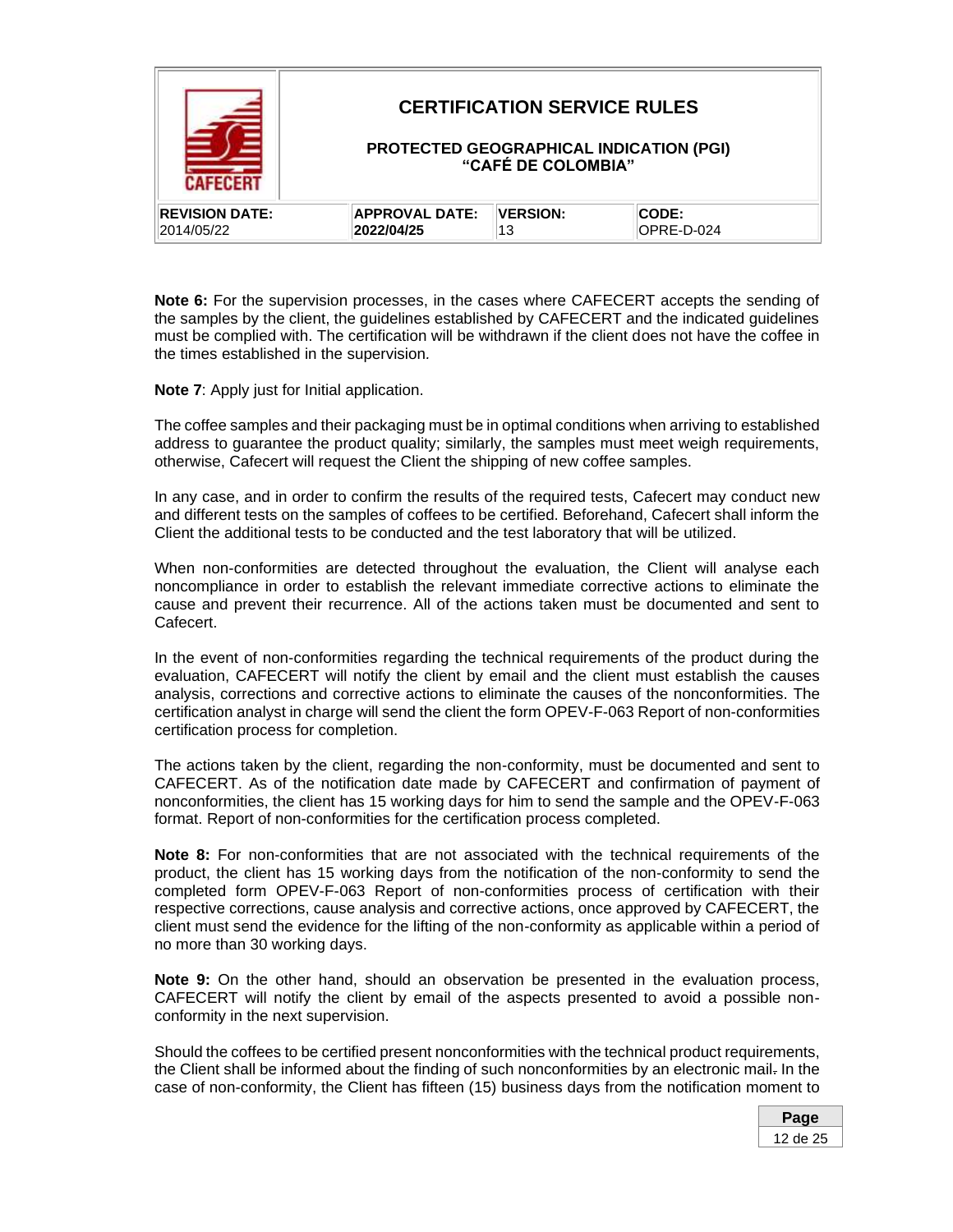

provide answer to the communication sent by Cafecert. Whether there is no reply, it will be assumed that the Client is no longer interested in continuing with the process and Cafecert shall proceed to end it.

Whether the Client decides to end with the Certification process, the Certification Committee shall notify the Client as a matter of course.

Whether the Certification process is for more than one product, the Client will be able to finish the process of those coffees with non-conformities, but continue with the coffees complying with the technical requirements.

**NOTE 10:** This process may be repeated a maximum of three (3) times for Protected Geographical Indication IGP. (Initial analysis, first non-conformity and maximum a second non-conformity).

The non-performance of the evaluation of the supervision of samples, due to causes attributed to the Client's responsibility entails the automatic withdrawal, of the Certification process.

In the case of a non-conformity presence, Cafecert will request the Client shipping a new sample (Initial Certification), or will plan to take a new sample (evaluation of the supervision of samples) to conduct the applicable tests for each type of coffee.

Based on the results of the tests conducted on the second coffee sample, Cafecert shall decide about granting or not the certification. Different or new samples will not be taken.

#### <span id="page-12-0"></span>**6.3 REVIEW**

Another analyst of the Certification different to the analyst in charge and/or the General Manager shall elaborate a Review Report to the Certification Committee based on the results of the Evaluation and other information collected throughout the Process. In this, they will present recommendations to take into account for the decision about the Certification.

Cafecert guarantees that the person who submits this document is different from the ones involve in the Evaluation activities.

#### <span id="page-12-1"></span>**6.4 DECISION ON CERTIFICATION**

Based on the Evaluation Report the Certification Committee shall make a decision on the certification. In any case, prior to making the decision, the Committee shall ensure that it adopted the decision with plenty evidence of compliance with the certification requirements, and any nonconformity has been treated on the OPEV-F-064 Report of the nonconformity certification process.

The Certification Committee may take into account, for making the decision, any other relevant information received by Cafecert during the certification process as claims, market information or

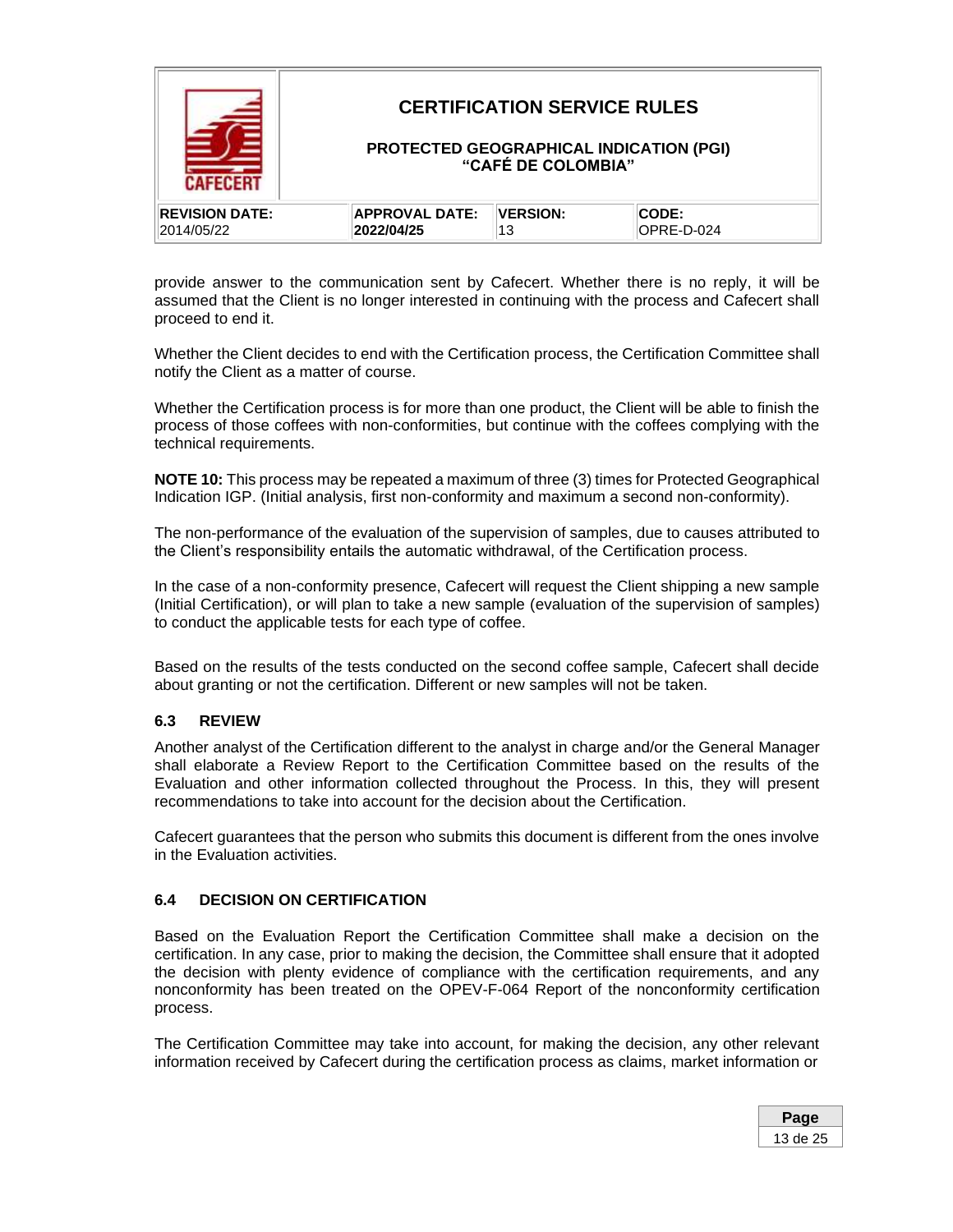

The Certification Committee may take any of the following decisions:

### **6.4.1 In the Initial certification/ extending certification:**

- To grant the certification to all the coffees presented by the Client
- To grant the certification to some of the coffees presented by the Client
- To deny the certification to all the coffees presented by the Client
- To end the certification at the request of the Client

### **6.4.2 In the Evaluation of the supervision of samples:**

- To end the certification at the request of the Client
- To maintain the certification for all the certified coffees
- To maintain the certification for some of the certified coffees
- To reduce the scope of the certification
- To suspend or withdraw the certification
- Voluntary withdrawal

### **6.4.3 INTEGRATION AND DECISION OF THE CERTIFICATION COMMITTEE**

The Certification Committee will be made up of at least one person and / or group of people who have not been involved in the evaluation process, to make the decision on certification. The required decisions will be unanimous when they apply. In the event of a tie, the decision will be made by the General Manager and / or Certification Analyst who has not been involved in the evaluation process.

THE CERTIFICATION COMMITTEE explains the decision made, and will record it into a written minute.

### **6.4.4 Certificate of Product Conformity and Validity of the Certification**

In case that the Certification Committee decides to grant the certification, Cafecert will issue a Certificate of Product Conformity to legitimize that the Client has being granted the certification of their products. The certificate shall contain at least the following information:

- Name of the organization / Company of the Client of the certification
- Normative documents against which certification is granted
- Scope of certification granted (certified products)
- Reference to the certification scheme used
- Name, address of the Organization / Company Client and production plants covered by the certificate
- Date of approval of the certification

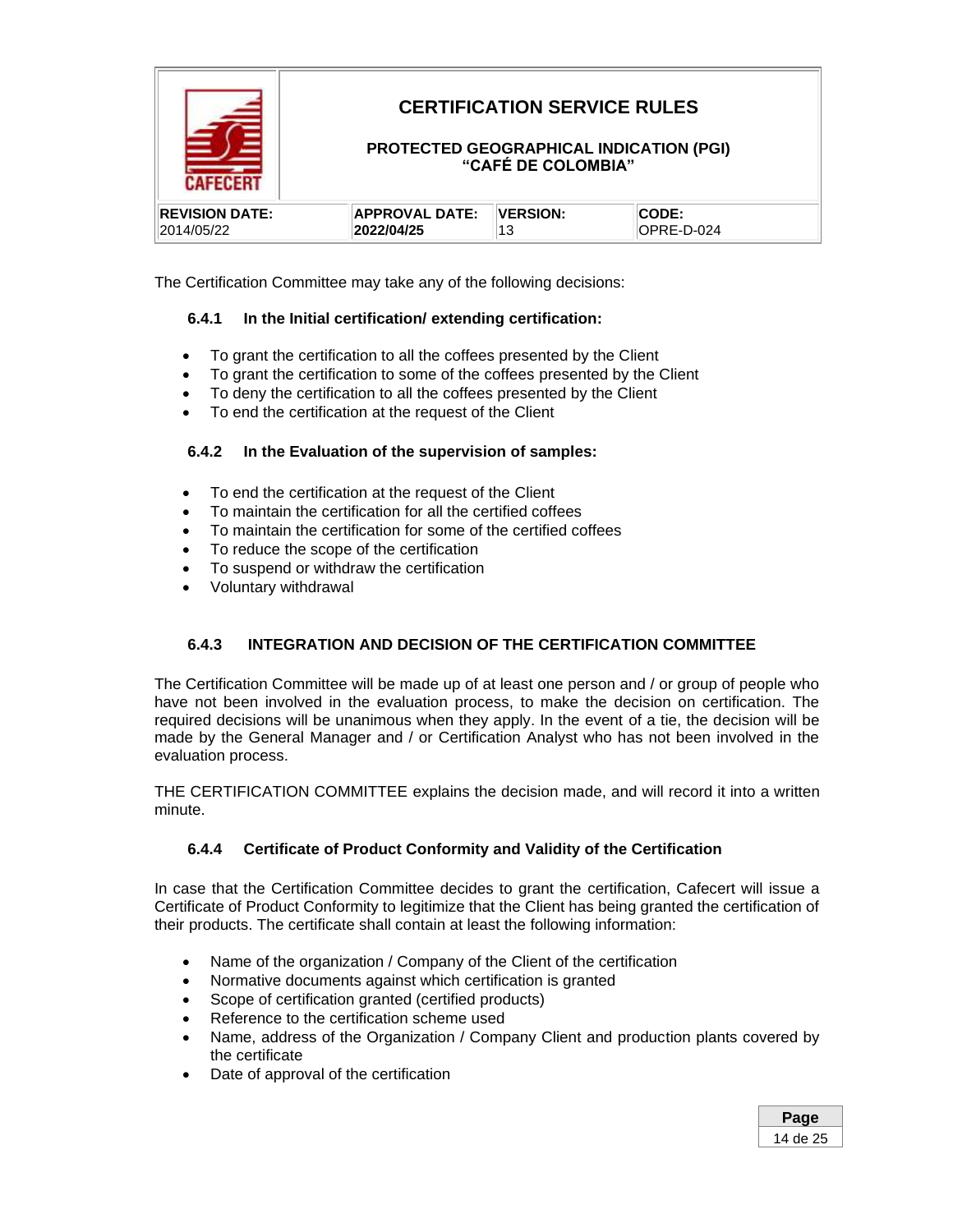| NSSNSR                |                       | <b>CERTIFICATION SERVICE RULES</b><br>"CAFÉ DE COLOMBIA" | <b>PROTECTED GEOGRAPHICAL INDICATION (PGI)</b> |
|-----------------------|-----------------------|----------------------------------------------------------|------------------------------------------------|
| <b>REVISION DATE:</b> | <b>APPROVAL DATE:</b> | <b>VERSION:</b>                                          | CODE:                                          |
| 2014/05/22            | 2022/04/25            | 13                                                       | OPRE-D-024                                     |

**Note 11:** Partial certifications may be issued to coffees that meet the technical requirements. This applies in cases where the client has within his reach several coffees and nonconformities appear in any of them.

The Client will be sent the Certificate of Conformity together with a Notification Letter. In this, the Client shall be informed the decision on the Certification Committee and, in case of Certification granting, the code of the Certificate and the date of the evaluation of the supervision of sample.

All the decisions made by the Certification Committee shall be informed to the Client with the corresponding clarifications and supports of the reasons that led to such decisions. The Certification Committee will be made up of at least one person and / or group of people who have not been involved in the evaluation process, to make the decision on certification. The required decisions will be unanimous when they apply. In the event of a tie, the decision will be made by the General Manager and / or Certification Analyst who has not been involved in the evaluation process. The CERTIFICATION COMMITTEE explains the decision made, and will record it in a WRITTEN RECORD.

Cafecert Manager is the person responsible of signing the Certificate of Conformity and the Notification Letter.

Cafecert has a copy of the original issued the Certificate of Conformity and will be under their control. The Certificate of Conformity issue will be rest digitally under the control of the CAFECERT.

The certification granted by Cafecert is valid to indefinite term. The Client will maintain it as long as the certified coffees demonstrate continue complying with the certification requirements in the evaluation of the supervision and the date correspond of the evaluation of supervision, of samples conducted every–12 months (with a tolerance period of two months). In it, the Client shall demonstrate compliance with the certification criteria defined by Cafecert, and with the inherently obligations to the production of certified coffees.

As the international standard governing Cafecert, the certification scheme applied, the technical and normative documents and the criteria applied by Cafecert in their certifications can change over time, it is necessary that Clients with coffees certified by Cafecert are willing to adapt to the new requirements and criteria that might arise during the certification term. Cafecert shall inform in advance them.

Clients of any changes, and establish the conditions and the transition period, depending on the nature of the changes.

### <span id="page-14-0"></span>**7 PRESERVATION OF THE CERTIFICATION**

Preserving the Certification is based upon the Evaluation of the supervision of samples, which is conducted every twelve (12) months over samples of certified coffees that Cafecert will take from

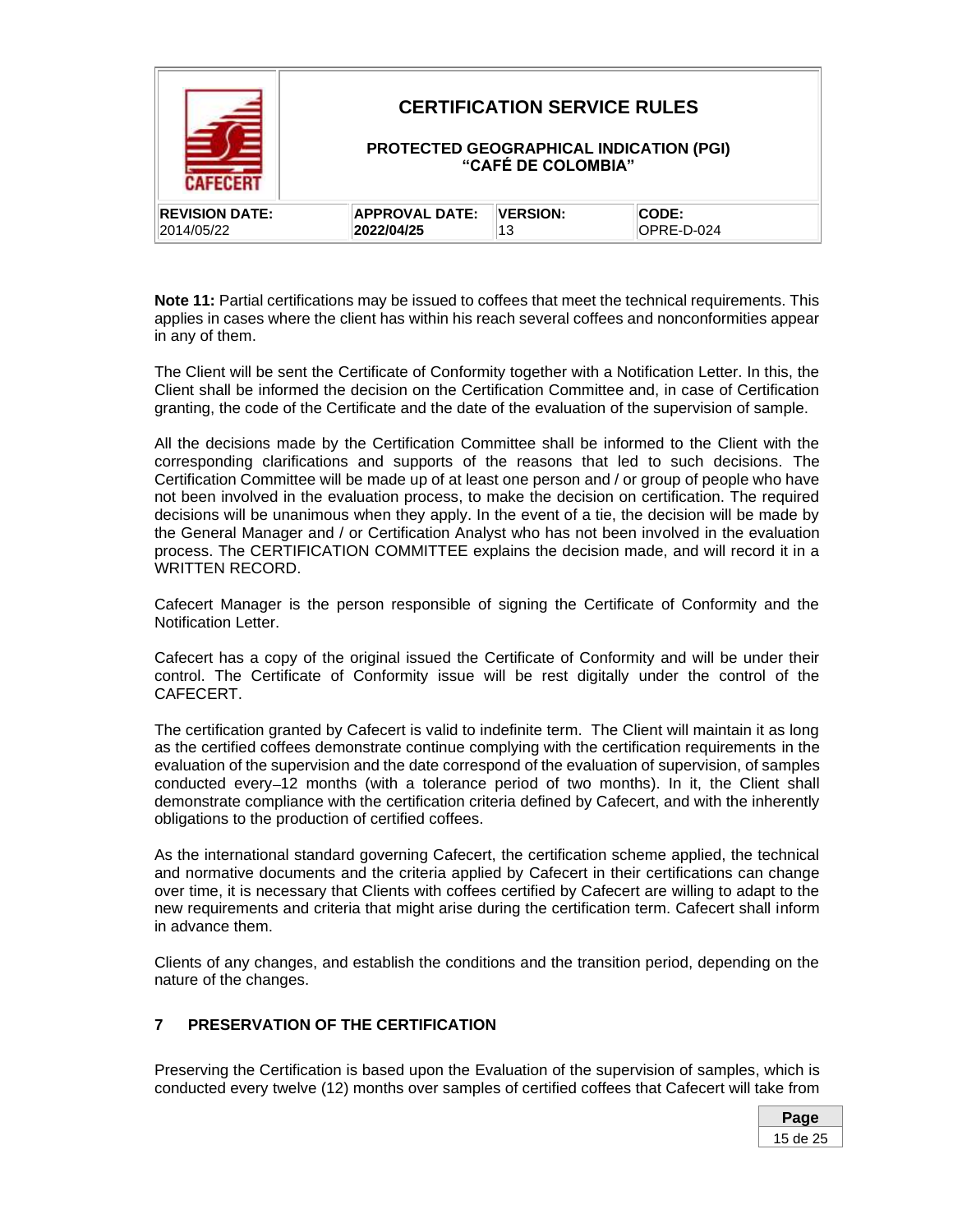|                       |                       | <b>CERTIFICATION SERVICE RULES</b><br>"CAFÉ DE COLOMBIA" | PROTECTED GEOGRAPHICAL INDICATION (PGI) |  |
|-----------------------|-----------------------|----------------------------------------------------------|-----------------------------------------|--|
| <b>REVISION DATE:</b> | <b>APPROVAL DATE:</b> | <b>VERSION:</b>                                          | <b>CODE:</b>                            |  |
| 2014/05/22            | 2022/04/25            | 13                                                       | OPRE-D-024                              |  |

the market, from the Client's stock or from a combination of both. Supervision of samples has a two-month period of tolerance, so the evaluation might be conducted (every ten to fourteen) (10- 14) months.

Non-compliance with the times established for the supervision process by the client, leads to the loss of validity of the certificate immediately, from the day following the fourteen (14) months, counted from the date of granting (Date granting) of the certificate.

The purposes of the Evaluation of the supervision of samples are:

- To corroborate that the certified coffees continue to meet certification requirements;
- To confirm if the Client has received complaints or claims during the certification period, and if so, to know the actions taken to eliminate the causes of these complaints.
- <span id="page-15-0"></span>• To verify that the Certificate of Conformity has been used properly;

### **7.1 EVALUATION OF THE SUPERVISION OF SAMPLES:**

Cafecert will inform the Client in advance about the evaluation of the supervision of samples, sent the invoice to the client, upon CAFECERT, confirm the payment, and then by sending an Evaluation Plan as described in numeral 6.2. By the analyst of the Certification In this Plan, it will be indicated whether it has been decided to obtain samples from the stock of the Client, in which case Cafecert shall request Client's assistance to perform the activity. The client must know the document "OPSU-D-027 Conditions for the use of the certificate of conformity of product".

The Evaluation Plan must be signed and sent to Cafecert electronic mail. If Cafecert does not receive any confirmation of the Plan, or any amendment request within maximum ten (10) working days after the notification is made, it is assumed that the Client agrees, and it is started the evaluation of the supervision of samples.

**Note 12:** The certification will be withdrawn to the certification if the client does not have the coffee in the time by terms of the supervision sample on the chapter (7) of this document.

When in an Evaluation of the Supervision of samples it is found nonconformity with the technical requirements of the product, Cafecert shall perform new and/or the same tests Applicable.

If the results of the tests substantiate that the non-compliances have not been overcome, the process will continue, no new tests will be conducted and the stages of evaluation, review and decision over the Certification will proceed up to the end.

### <span id="page-15-1"></span>7.2 **EXTRAORDINARY EVALUATION OF THE SUPERVISION OF SAMPLES**

Cafecert may establish and conduct an extraordinary supervision of sample when one or more of the following situations come out:

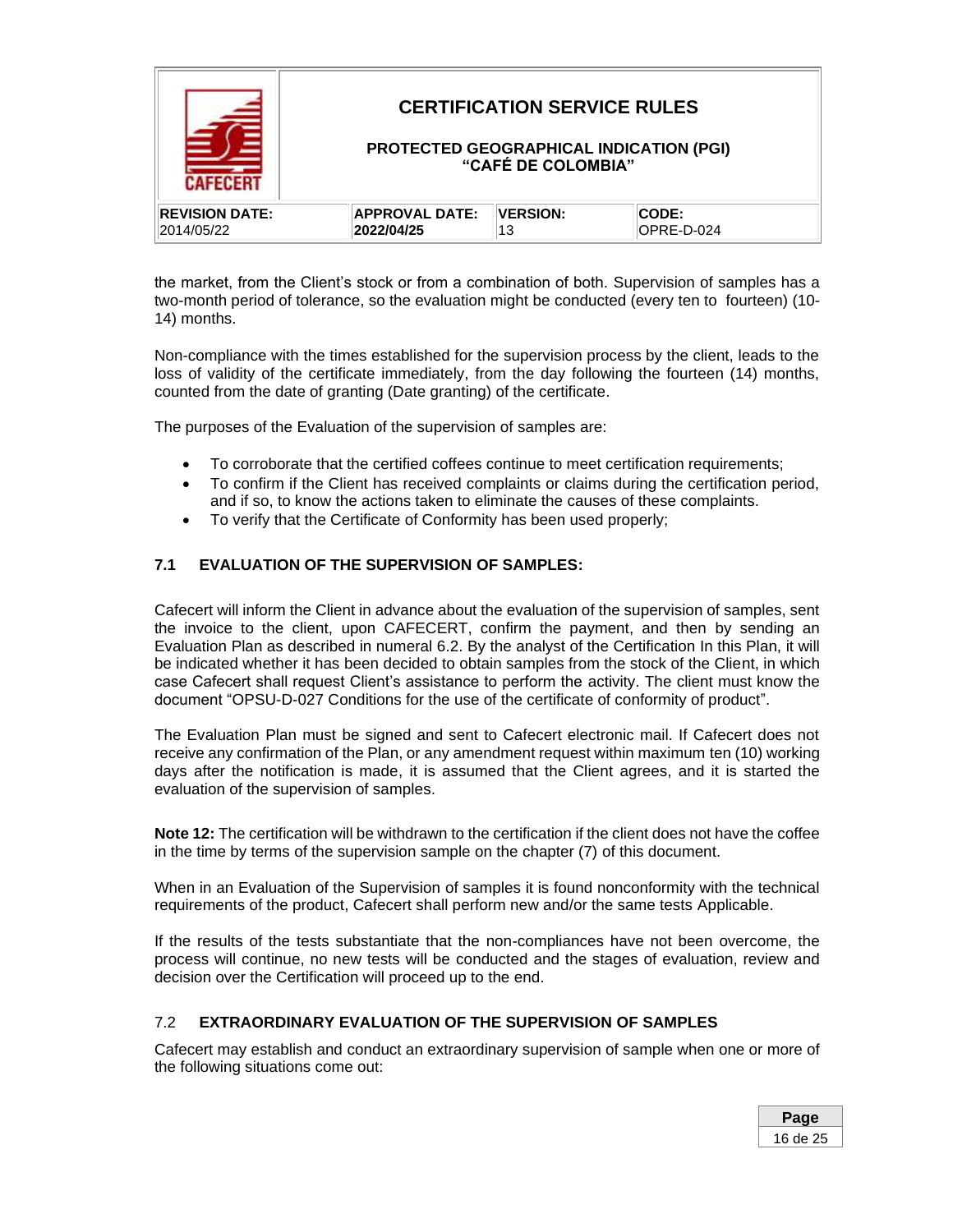

## **CERTIFICATION SERVICE RULES**

### **PROTECTED GEOGRAPHICAL INDICATION (PGI) "CAFÉ DE COLOMBIA"**

| <b>IREVISION DATE:</b> | <b>APPROVAL DATE:</b> | <b>IVERSION:</b> | <b>CODE:</b>      |
|------------------------|-----------------------|------------------|-------------------|
| 2014/05/22             | 2022/04/25            |                  | <b>OPRE-D-024</b> |

- Facilities of the organization changes,
- Changing of facilities
- Misuse of the Certificate of Conformity the client must taking account the "Conditions for the use of the certificate of conformity of product"
- When the presence of nonconformity of the product in the market is corroborated or when there are complaints about the product from Clients.

Cafecert shall notify the Client of a surveillance evaluation prior to its conduction. The Client shall be informed about the purpose of the extraordinary surveillance evaluation and the results thereof.

### <span id="page-16-0"></span>**8 EXTENSION OF THE SCOPE OF CERTIFICATION**

When a client with at least one certified coffee expresses interest in extending the scope of the certification, they must formally request the extension. For this, they must fill out the corresponding "Application for Certification of Coffee". The process shall continue according to that described in paragraph 6.1.

In case of granting the extension of the certification, and in order to facilitate the surveillance evaluation, Cafecert will define as date of surveillance to evaluate the coffees subjected to extension, the one established previously for the coffees initially certified. In any case, the maximum period to conduct the surveillance is fourteen (14) months, included the tolerance period.

In general,

- The Client may request the extension of the scope of the certification at any time after having a valid certification.
- Cafecert shall grant the extension of the scope of the certification for new products based on the evaluation of samples of these products.

### <span id="page-16-1"></span>**9 NOTIFICATION OF CHANGES**

The Client of the certification must inform immediately Cafecert about any changes they intend to implement that may affect their capability to meet the requirements of the certification, in aspects such as:

- Legal status: organizational, of property, commercial
- Facilities of the organization
- Contact addresses and production sites

In any case, Cafecert will be able to require the Client the information mentioned above for each evaluation of the supervision of samples without undermining the Client's responsibility of informing Cafecert of changes.

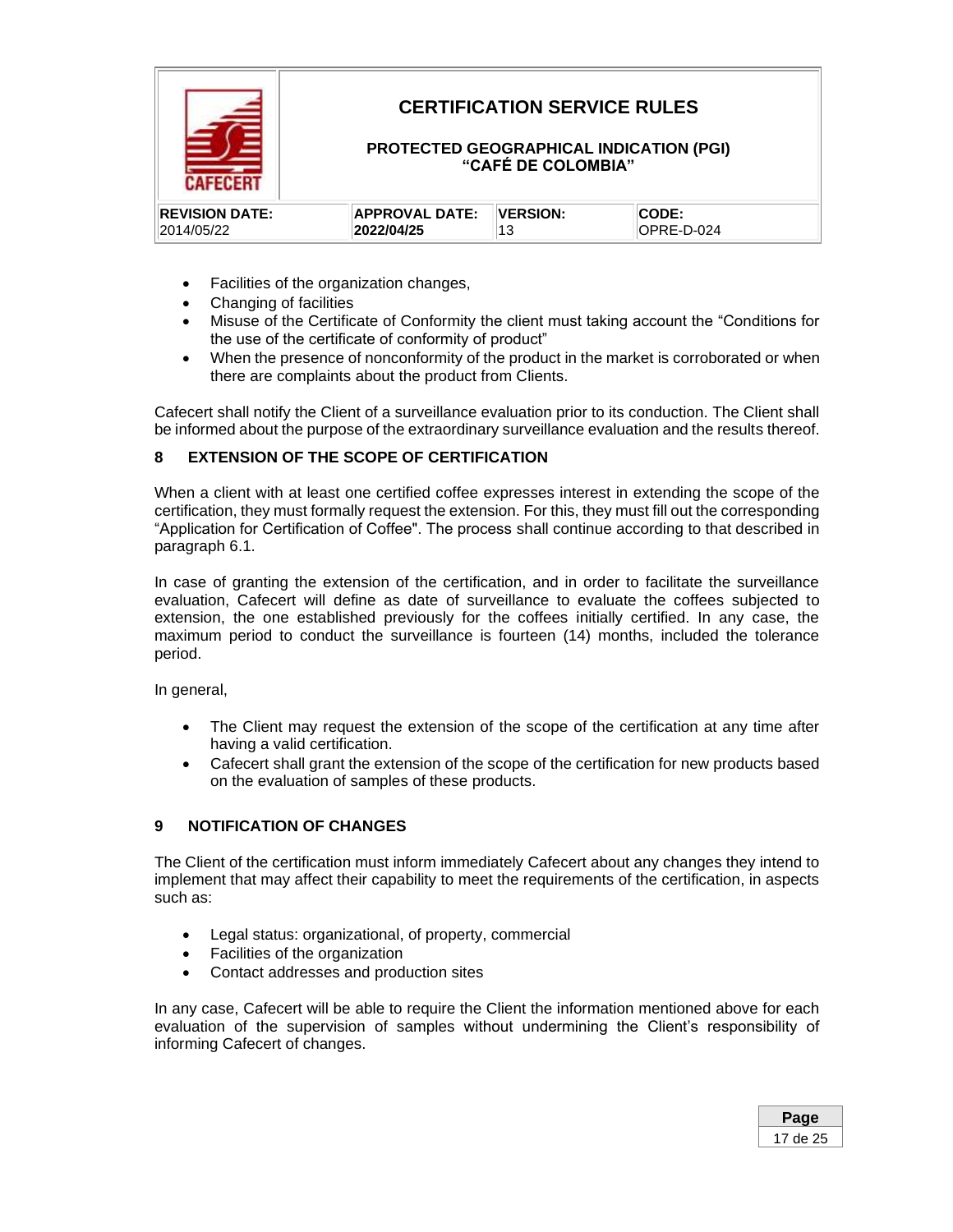|                       |                       | <b>CERTIFICATION SERVICE RULES</b><br>"CAFÉ DE COLOMBIA" | PROTECTED GEOGRAPHICAL INDICATION (PGI) |
|-----------------------|-----------------------|----------------------------------------------------------|-----------------------------------------|
| <b>REVISION DATE:</b> | <b>APPROVAL DATE:</b> | <b>VERSION:</b>                                          | CODE:                                   |
| 2014/05/22            | 2022/04/25            | 13                                                       | OPRE-D-024                              |

In the event that the customer requires a new printing of certificates already generated for some of the reasons mentioned above, they will have an additional cost based on the current rate established by CAFECERT.

### <span id="page-17-0"></span>**10 TERMINATION, REDUCTION, SUSPENSION, WITHDRAWAL OF THE CERTIFICATION**

The Certification Committee shall make a decision regarding the reduction, suspension, withdrawal of the certification when the Client do not comply with the requirements of the certification and/or when the certified products cease complying with the applicable technical requirements. Accordingly, to make a decision, the Certification Committee will be able to use relevant information coming from the market, the consumers and/or any other pertinent source.

In cases of termination, reduction, suspension, withdrawal of the certification, Cafecert will officially inform the decision made by the Certification Committee to the National Federation of Coffee Growers of Colombia.

According to the seriousness of the Client's product(s) noncompliance(s) of the definition of the Origin Denominations, Cafecert shall conduct the inspection following this classification:

When noncompliance is reiteratively found -in two or more Evaluation of the supervision of the samples- this will be recorded as nonconformity.

The Client will have the obligation to take corrective measures.

**Nonconformity:** the non-compliances roasted coffee and soluble Coffee, or Extract Coffee to the Technical Requirements of the Coffees are recorded as nonconformity when in the analyses of their sensorial characteristics such as Cup Defects –ferment, vinegar, chemical, stinker, phenol, earthy among others- the existent values exceed those allowed by the technical requirements.

#### <span id="page-17-1"></span>**10.1 GENERAL CRITERIA**

When a non-conformity with the requirements of the certification is corroborated, because of either a supervision of sample, or any other case, Cafecert shall consider and decide on the appropriate action to take, based on the certification scheme applied and the requirements of the certification.

Among others, Cafecert will take one of the following actions depending on the confirmed non conformity:

- To reduce the scope of the certification retrieving the products associated to the nonconformity;
- To termination or withdrawal the certification.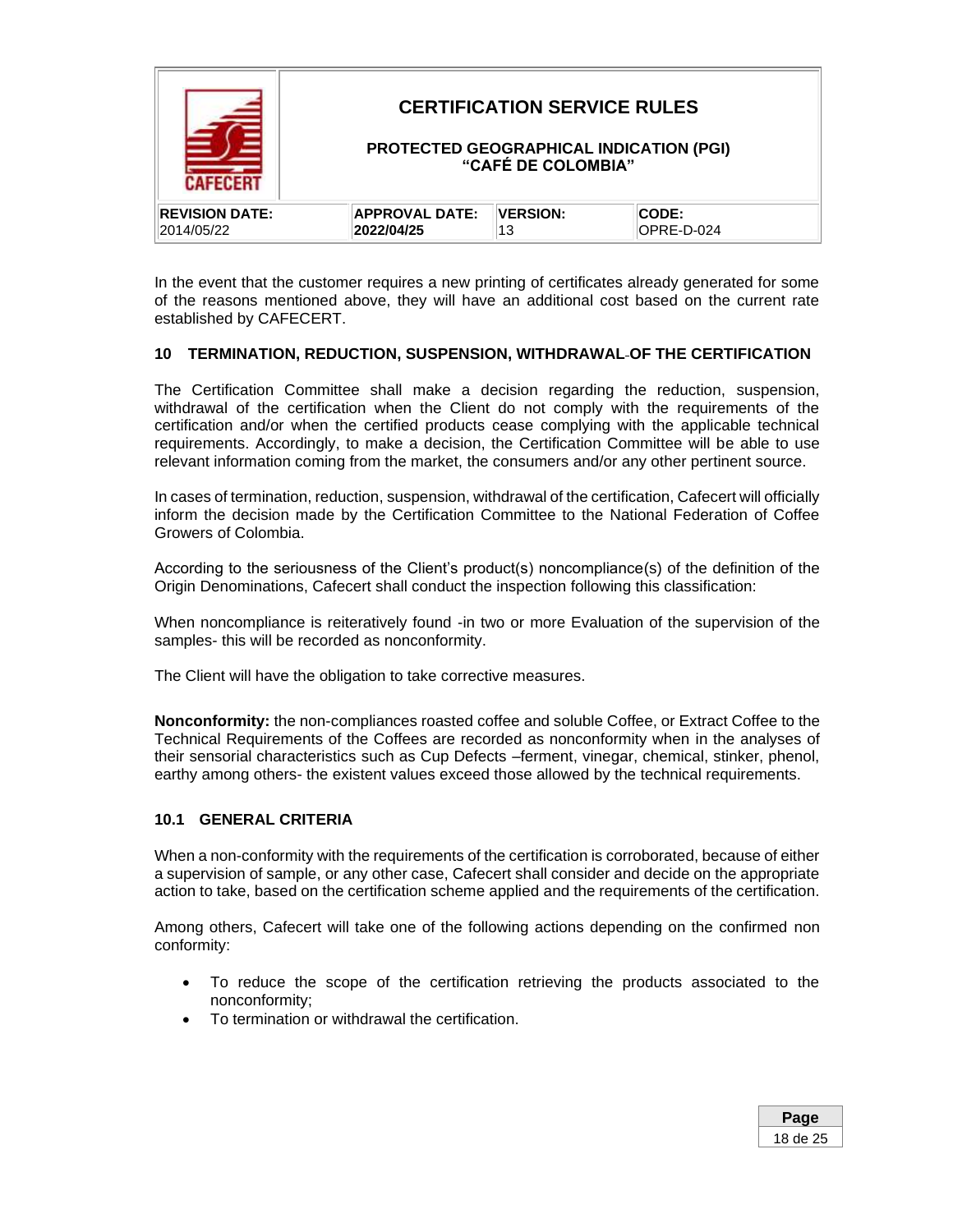

### <span id="page-18-0"></span>**10.2 TERMINATION OF THE CERTIFICATION**

• The Client will be able to request the termination and/ or Voluntary withdrawal of their certification by means of submitting a written request addressed to Cafecert. The termination of the certification shall be processed with an ex officio.

When the certification is terminated at Client's request, Cafecert shall modify all the certification documents of the Client in order to ensure that no information continues being provided as the product is still certified. Among others, Cafecert will take the following actions:

- The termination of the certification shall be published on the website of Cafecert or any other established publishing source;
- The Client will be removed from the list or directory of certified Clients and products;
- The National Federation of Coffee Growers shall be informed in order to withdraw the Authorization of Use of the corresponding P.G.I.
- The Certificate of Conformity and use authorization of the Certificate will be disposed;
- <span id="page-18-1"></span>The Client shall be informed of all actions taken.

### **10.3 REDUCTION OF THE SCOPE OF CERTIFICATION**

The scope of the certification may be reduced at request of the Client; or when Cafecert decides it due to the occurrence of nonconformity or non-compliances with the requirements of the certification or requirements derivative of the Certification Scheme. In the first case, at Client's written request, Cafecert shall process an ex officio to reduce the scope of the certification.

Cafecert will decide on the reduction of the scope of the certification when one or more products may not be subjected to the evaluation of the supervision of the samples, because their production has been stopped.

When the scope of certification is reduced, Cafecert will modify all the certification Client's documents, in order to ensure that no information continues being provided as the products eliminated of the scope are still certified. Among others, Cafecert shall take the following actions:

- To update established publishing medium, the certificate of conformity reflecting the reduction in the scope of the certification;
- The products under reduction will be removed from the list or directory of certified products;
- The certificate will be amended by removing the products under reduction and the Client shall be required to dispose the previous certificate;
- The Client shall be informed of all actions taken.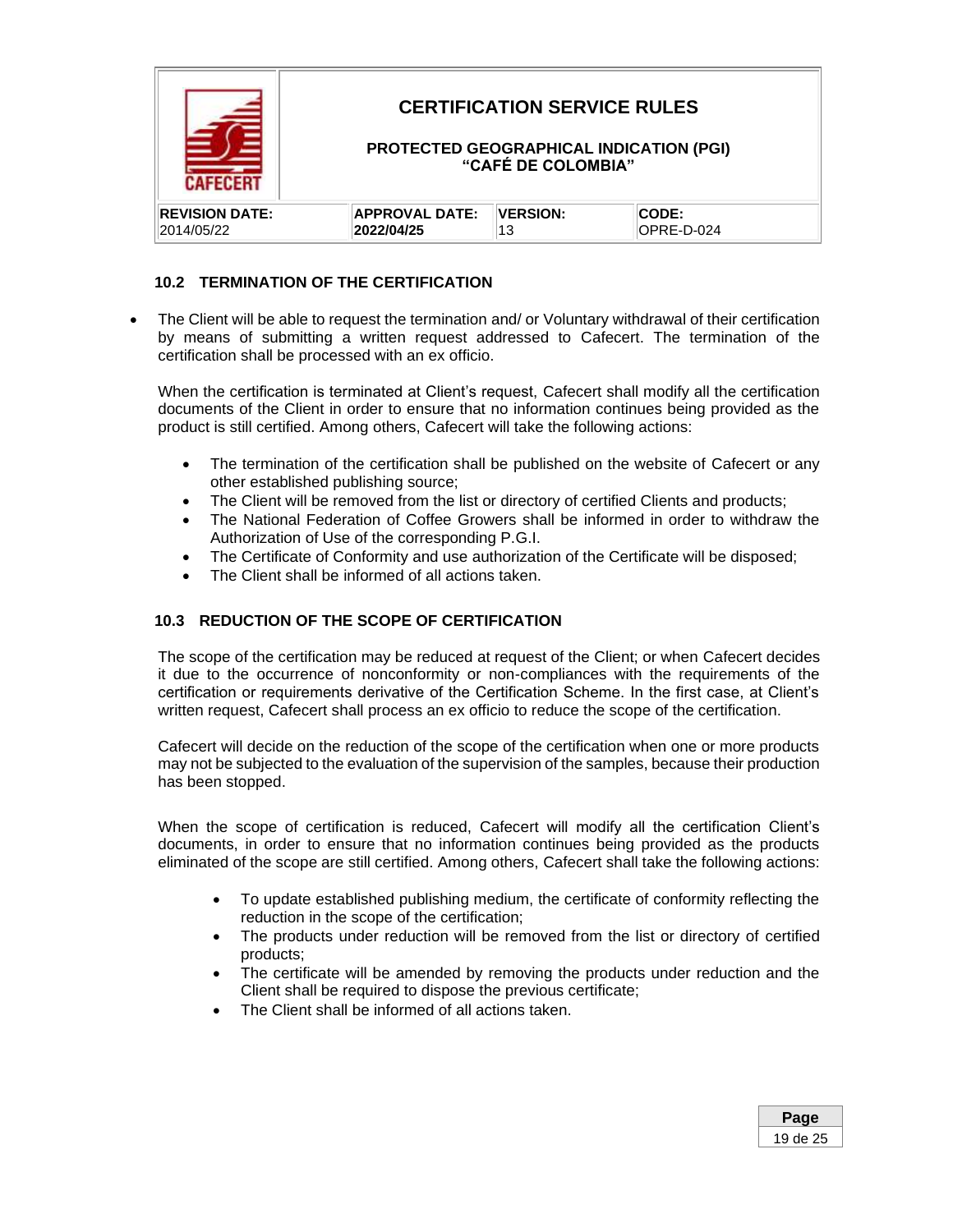|                       |                       | <b>CERTIFICATION SERVICE RULES</b><br>"CAFÉ DE COLOMBIA" | PROTECTED GEOGRAPHICAL INDICATION (PGI) |
|-----------------------|-----------------------|----------------------------------------------------------|-----------------------------------------|
| <b>REVISION DATE:</b> | <b>APPROVAL DATE:</b> | <b>VERSION:</b>                                          | CODE:                                   |
| 2014/05/22            | 2022/04/25            | 13                                                       | OPRE-D-024                              |

### **10.4 Suspension of certification**

The Suspension of all or part of the scope of the certification implies the prohibition, during the suspension, of the use of the Certificate of Conformity issued by Cafecert, and to the reference of the status of being certified.

The suspension of a certification will be adopted by the Certification Committee and notified to the Client. The Client shall have a term of five (5) working days from the notification to state their decision. If within the prescribed period the Client does not show any disagreement with the suspension of the certification, this will become public.

Not have eliminated the causes that correspond to the origin of the suspension within. If at the end of the period, the reasons for the suspension had not been treated, the Certification Committee shall decide on the cancellation of the certification.

**Note 13:** Partial suspension consists of suspending part of the scope. Of the certification the client will not be able to use the status of certificate in the coffees that are suspended as of the notification date. The certificate of conformity, the specifications with the product that we have complied with the requirements of the applied certification scheme and with the internal requirements of CAFECERT will be issued.

**Note 14:** Once the suspension of certification is notified, the client can no longer use the suspension and must suspend all advertising related to certification.

Cafecert shall decide on the suspension of the certification due to the occurrence of one or more of the following causes:

- Do not allow or extraordinary evaluations.
- Failure to notify CAFECERT of the modifications and changes in the technical conditions that it intends to carry out and that may affect its ability to comply with the requirements of the certification initially granted.
- Due to the non-response on the part of the client in the notification of the changes in the normative documents, resolutions and / or regulations to fulfil the new technical requirements of the product.

The suspension has a period of up to three (3) months to resolve or correct the causes that determined the place of the suspension. At any time within this term, by means of a communication addressed to the General Manager of CAFECERT, he may request the Certification Committee to lift the suspension, after showing that he has resolved or remedied the causes that originated it.

CAFECERT may conduct the evaluations or extraordinary visits that will be necessary to verify that the causes have been resolved or remedied.

Once the term of three (3) months has expired, if the causes that motivated the suspension have not been remedied, the Certification Committee will decide to withdraw the certification.

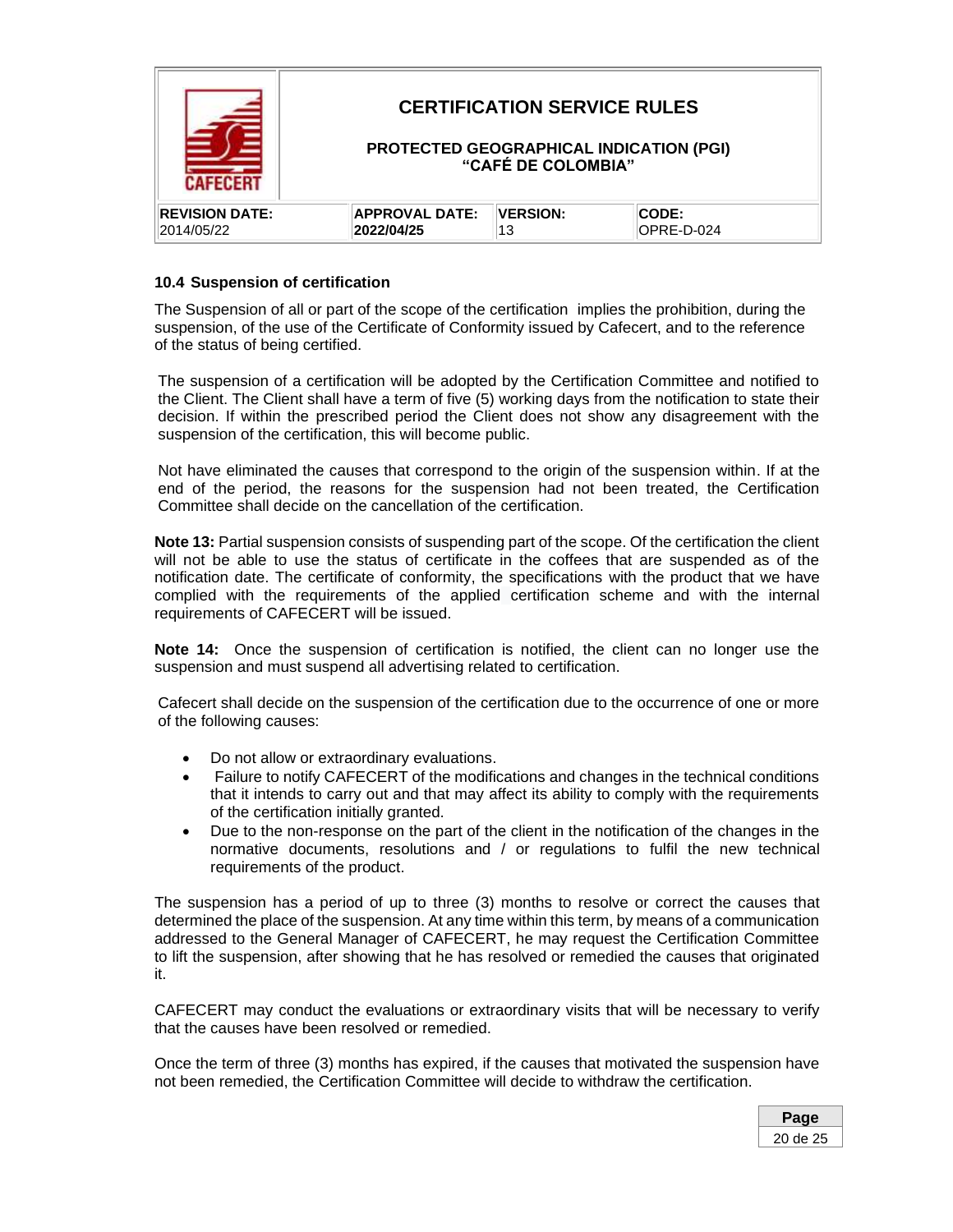

The Client shall be informed about all the actions taken.

If the certification is partially restored by reducing the scope of the certification, Cafecert shall adopt the following measures:

- ✓ To update established publishing medium, the certificate of conformity reflecting the reduction in the scope of the certification;
- ✓ The products under reduction shall be removed from the list or directory of certified products;
- $\checkmark$  The certificate shall be amended by removing the products under reduction and the Client shall be required to dispose the previous certificate;
- $\checkmark$  The Client shall be informed of all actions taken.

### <span id="page-20-0"></span>**10.4 WITHDRAWAL OF THE CERTIFICATION**

The Certification Committee shall make the decisions about the withdrawal of the certification and they will be executed immediately, without prejudice that the Client files any appeal against these decisions.

The withdrawal of a certification shall proceed because of:

- By express request of the client in writing to CAFECERT
- Actions of the Client that compromise the credibility and prestige of Cafecert or the certification program.
- Not having remedied the causes that correspond to the origin of the suspension within three months.
- When fraudulent behavior is proven, or intentionally providing false, fake, information, or deliberate violation of the Certification rules.
- Non-performance of the time stipulated in this document about the supervision of sample process.
- Do not allow the supervision of sample how as taking the sample at the time periods according with Certification Service Rules;
- When the client does not answer the notification of supervision of sample in the time stipulated for their follow-up, it shall be understood that it does not continue with the certification and proceeds to the withdrawal
- Failure to resolve the causes related to a non-conformity, within the conditions and the term established for that purpose.

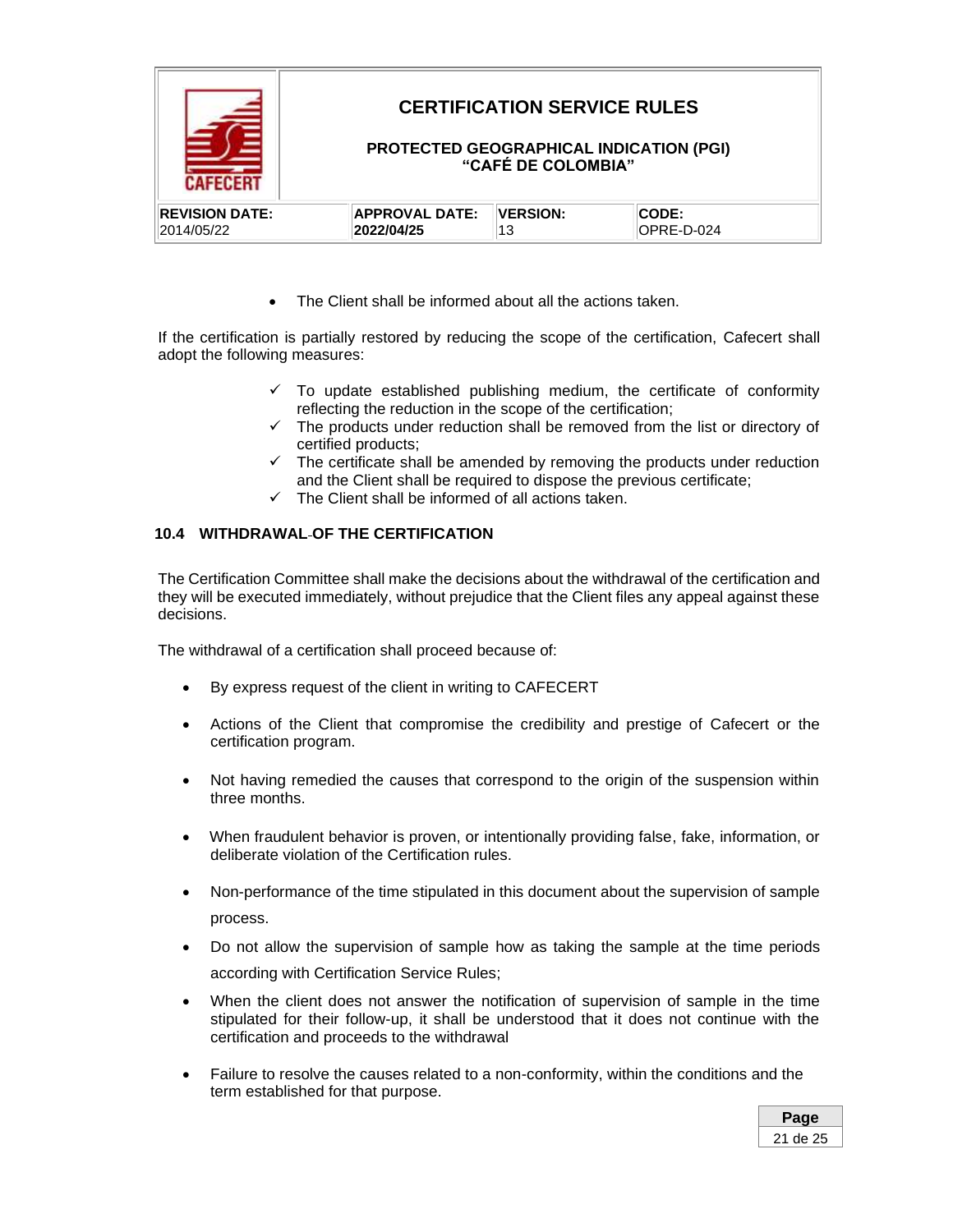

• Failure to pay within the times established by any of the obligations generated in the certification process.

**Note 15**: The withdrawal of the certification will be made on the scope of the product certificate that has that has failed to comply with the previous information when applicable.

**Note 16:** Once the withdrawal of the certification is notified, the client must immediately suspend the use of it and all advertising related to the certification.

When withdrawing a certification, Cafecert will take the following actions:

- Cafecert shall notify the Client the decision of withdraw ling their Certification.
- The Information about the withdrawing of the certification shall be made public through the established mean;
- The list or directory of certified products will be updated- removing the products covered by the withdrawn certification.

It is duty of the client, to get rid of the obsolete certificate of conformity, and use the only one there are receiving in that moment.

Cafecert shall proceed according to the Complaints an appeals and claims procedure OPSU-P-016, if the Client interested in the withdrawal does not file any appeal within the prescribed period next five (5) business days, the withdrawal decision will be considered accepted.

### <span id="page-21-0"></span>**10.5 APPEALS**

The client may appeal the decisions made by CAFECERT, during the process of certification, suspension and withdrawal of the certifications before the CAFECERT Appeals Committee, by means of a written communication addressed to the General Management of CAFECERT and/or the website: www.fundacioncafecert. org within five (5) business days after being notified of CAFECERT decision. After this period, it is considered that the client accepts the decision issued by CAFECERT and the process will be terminated.

CAFECERT shall confirm the appeals are related to the certification and if it positive shall treat them and make respective acknowledgment of receipt Appeals will be considered and resolved by the Appeals Committee of Cafecert in accordance with the complaints and appeals procedure OPSU-P-016.

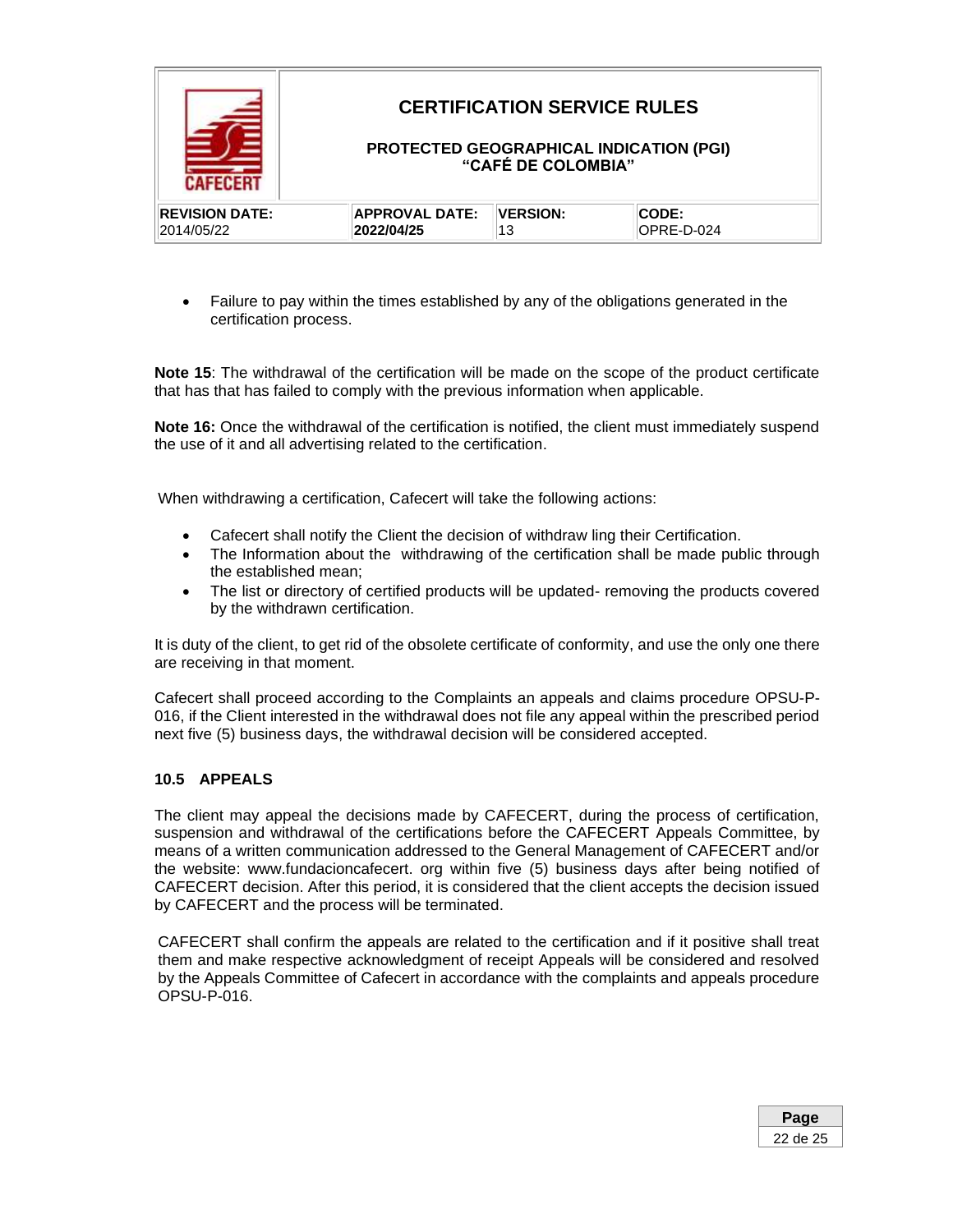

### <span id="page-22-0"></span>**11 RIGHTS AND OBLIGATIONS OF THE CLIENT WITH CERTIFIED COFFEES**

The rights and obligations are a legally applicable agreement for the provision of the certification service. Cafecert takes into account within the agreement not only Client's responsibilities, but their own.

### <span id="page-22-1"></span>**11.1 LIABILITIES**

The Client of the certification is responsible of:

- Complying always with the relevant provisions of the certification program, including the implementation of appropriate changes when Cafecert states them.
- Complying with the requirements specified by Cafecert or by the certification scheme when referring to its status as a company with certified coffees in mass media, such as publishing material, brochures and advertising.
- Using the certification only to expose the coffees that are certified.
- Declaring that the certification it holds is only for the scope for which it was granted.
- Ensuring that any document or Certificate of Compliance, or part thereof, is used in a misleading manner.
- Using the product certification so as it does not affect the reputation and good name Cafecert. Facilitating the conduction of the initial and supervision of sample including provisions to authorize the Cafecert personnel to access to equipment, facilities, areas, and Client's personnel when it is applicable in the certification process.
- Client for solicitude to allow the entry of external observers during the auditory visits. (if applicable).
- Keeping records of all complaints from their clients regarding compliance of the requirements of the certification for the certified product, as well as the actions taken in order to prevent future occurrence; keeping these records available to Cafecert in evaluation of the supervision of the samples and / or when it requests them.
- Informing Cafecert about changes that may affect significantly the certified product, or its specifications, or may affect its ability to meet the quality requirements. Examples of changes are legal status, commercial, organizational or ownership, the rules under which the product is certified, the Client management system, changes to the product or to the Production method, or any other information indicating that the product cannot longer meet the requirements of the certification system.
- Stopping using, immediately after the withdrawal, suspension, or termination of the contract, all the advertising material that contains reference to certification; and taking the actions required by the certification scheme as destroy of the Certificate of Conformity and other documents, and any other measures that Cafecert considers necessary to take.
- The CAFECERT client cannot make usage of the accreditation ONAC symbol, with or in reference to the condition of being accredited in publications such as: publicity, commercial or transactional documents.
- Know the document "OPSU-D-027 Conditions for the use of the certificate of conformity of product".

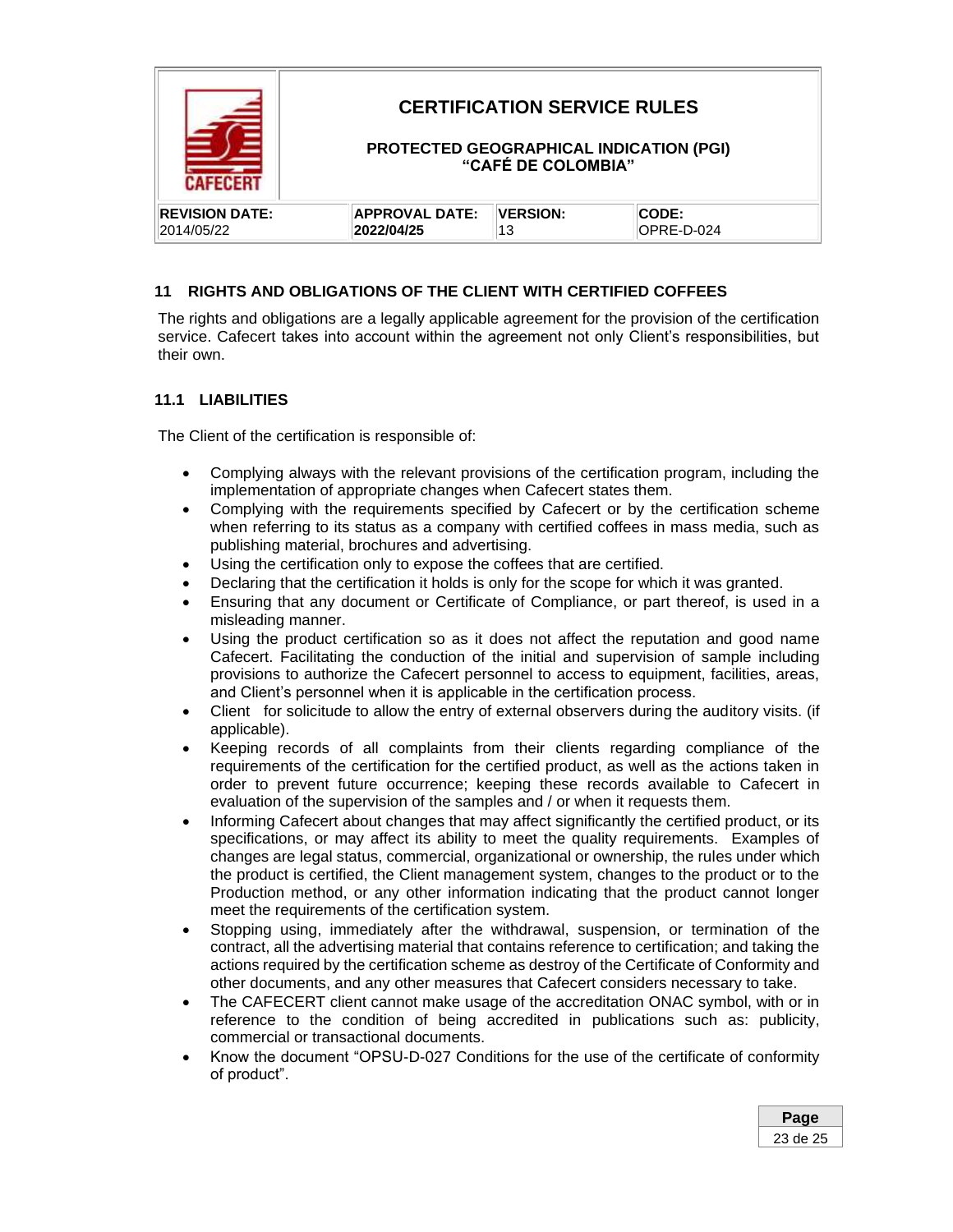

• All the obligations and duties stipulated in the CERTIFICATION GRANTING AGREEMENT AND USE OF THE PRODUCT CERTIFICATE OF CONFORMITY OPRE-D-035.

### <span id="page-23-0"></span>**11.2 RIGHTS**

The Client of the certification has the right to:

- Receive fair treatment.
- Not be discriminated under any circumstances; if they happen, the Client may file the respective complaints before Cafecert.
- Access with no restrictions to the certification of its coffee(s) if the product(s) is within the range declared by Cafecert.
- Request information to Cafecert when the Client deems necessary.
- Plea the information related to the certification process remains confidential.
- Lodge and file justified appeals regarding the decisions made by the Certification Committee as long as these are strictly within the scope of the certification.
- Request the withdrawal, termination, reduction or extension of certification.

### <span id="page-23-1"></span>**12 FINANCIAL STABILITY OF CAFECERT**

Cafecert has the necessary financial support to manage a certification system in conformance with ISO / IEC 17065:2012.

The main part of Cafecert revenues comes from the certification service profits, Cafecert has a duly signed contract with the National Federation of Coffee Growers of Colombia (NFC), in which it is ruled that NFC pays Cafecert for the Certification Service, prior submitting invoices indicating the number of coffees or coffee samples evaluated during the period covered by the invoice.

In the contract, it is clearly stated the values to pay. In this way, Cafecert assures the coverage of all the legal liabilities resulting of their operation.

### <span id="page-23-2"></span>**13 RATE TO CERTIFICATION**

CAFECERT will inform about the cost of the certification according to the request or notification of supervision of samples.

The Client will pay the fees for product certification services to CAFECERT related to the Initial Certification and / or the Supervisory Evaluation in advance to execute the required activities of the certification service.

The costs and expenses or any other economic expenditure that the certification process cause outside of CAFECERT and are needed to advance or complete the certification process, such as those indicated for nationalization, transportation, fees or contributions, taxes, financial charges,

| Page     |  |
|----------|--|
| 24 de 25 |  |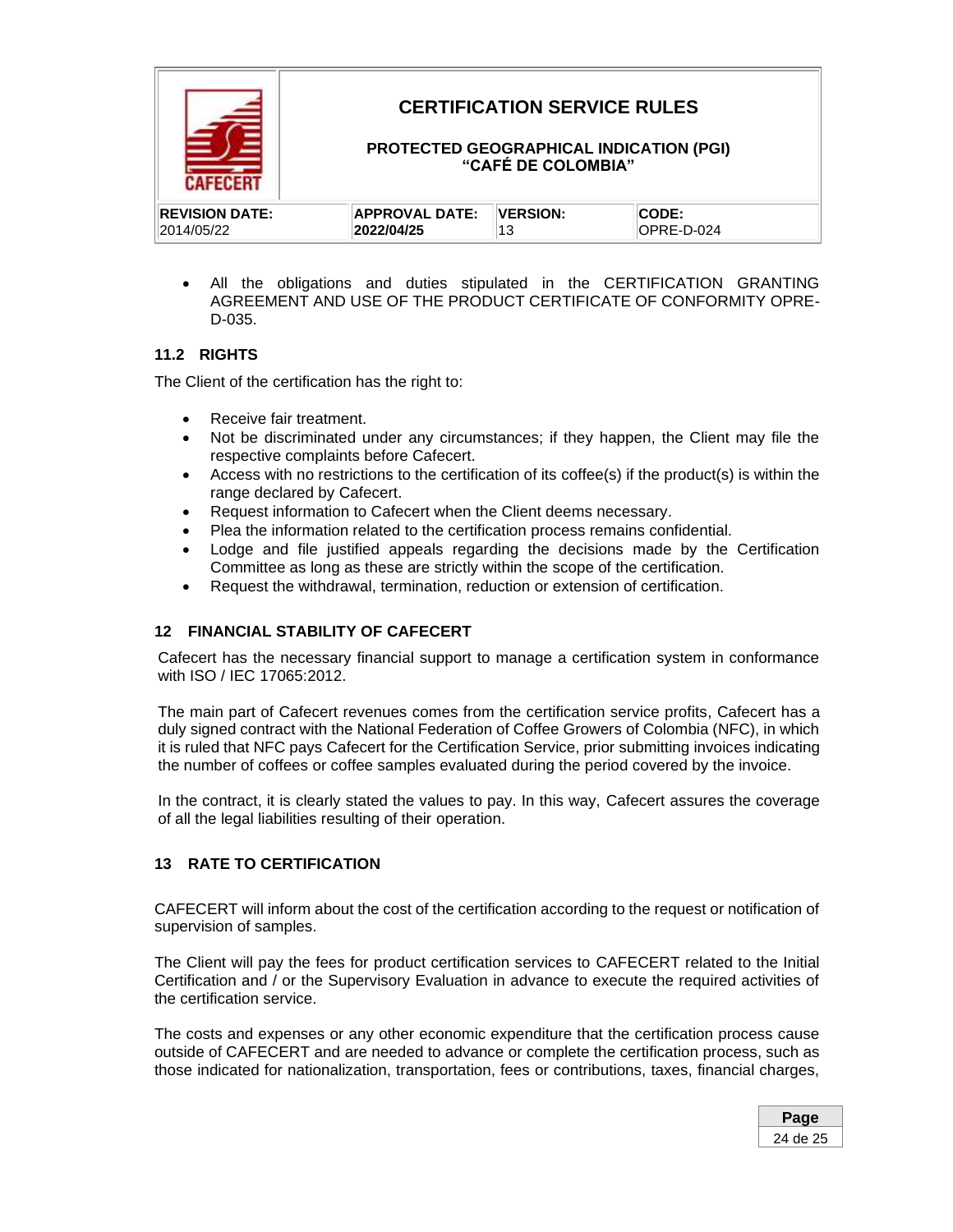|                       |                       | <b>CERTIFICATION SERVICE RULES</b><br>"CAFÉ DE COLOMBIA" | <b>PROTECTED GEOGRAPHICAL INDICATION (PGI)</b> |
|-----------------------|-----------------------|----------------------------------------------------------|------------------------------------------------|
| <b>REVISION DATE:</b> | <b>APPROVAL DATE:</b> | <b>VERSION:</b>                                          | <b>CODE:</b>                                   |
| 2014/05/22            | 2022/04/25            | 13                                                       | OPRE-D-024                                     |

expenses or similar bank transfers, expenses and others will be assumed by the client through reimbursement, prior to the granting of the certificate.

Regarding bank transfers, Cafecert Clients must ensure that any cost is assumed by them, however, if by mistake or other circumstance in the transfer it is omitted to indicate that all costs are assumed by the transferor, CAFECERT may request a refund of the charge that it has assumed, and will not grant the certification until it is cancelled by the client and this is free and clear with CAFECERT.

## <span id="page-24-0"></span>**14 MODICATIONS TO CERTICATION SERVICES RULES PROTECTED GEOGRAPHICAL INDICATION (IGP)**

When the client or substitute signed the document "OPRE-D-035 Certification Granting Agreement and Use of The Product Conformity Certificate" are agreed to with the guidelines and modification to which this document is subject. (The current version of this document will be available on the website: www.fundacioncafecert.org).

| e           |
|-------------|
| de 25<br>25 |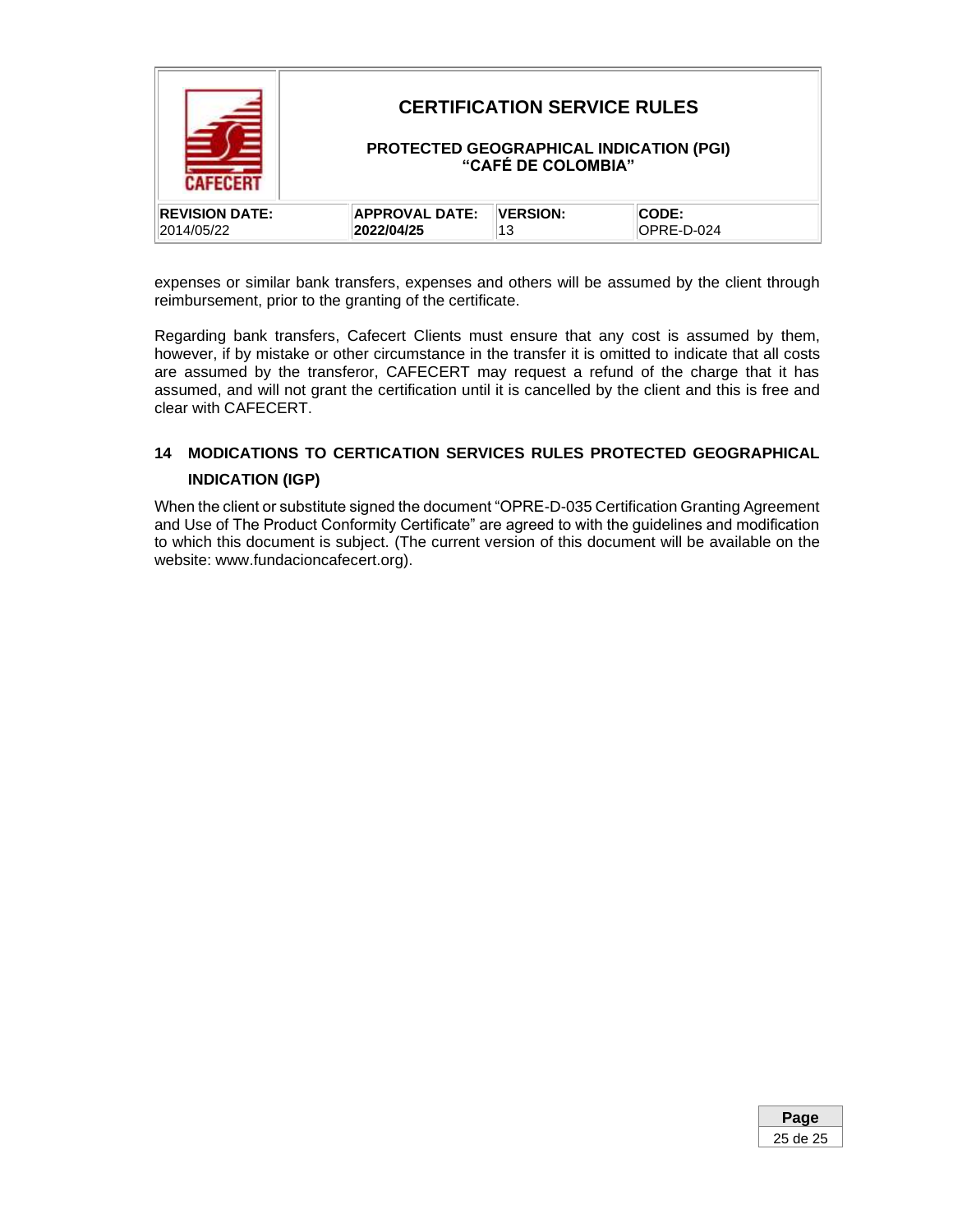

*Note:* The monitoring processes are according to CAFECERT's own scheme *(1 a+),* they must be carried out every *12 months (± 2 months) to comply with each annuity*